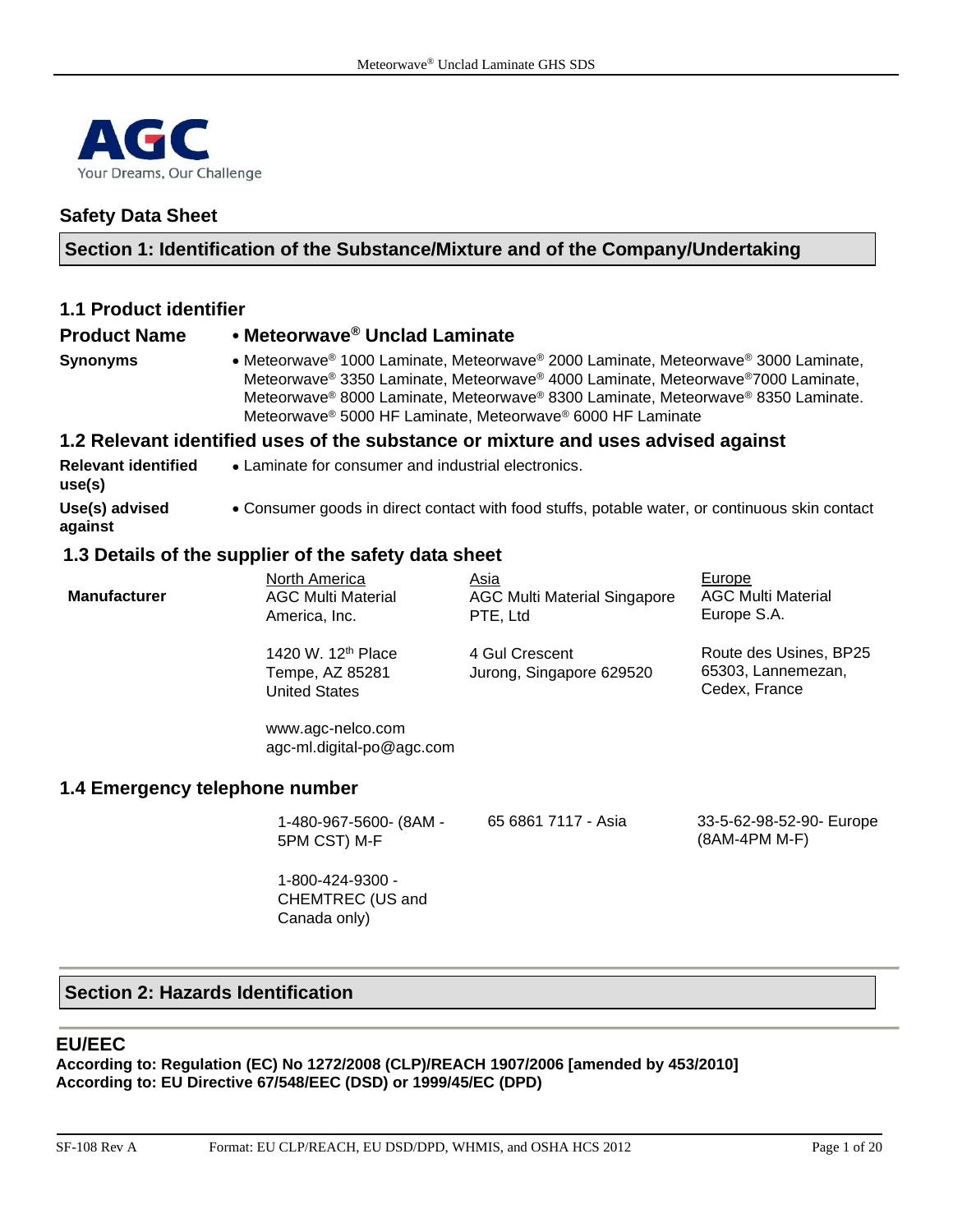## **2.1 Classification of the substance or mixture**

**CLP** • Not Classified **DSD/DPD** • Not Classified **2.2 Label Elements CLP Hazard statements** • No label element(s) required. **DSD/DPD Risk phrases** • No label element(s) required. **2.3 Other Hazards CLP** • This material is exempt from CLP/REACH obligations as an article as specified in REACH (1907/2006) and related ECHA guidance. **DSD/DPD** • Under European Directive 1999/45/EC these product(s) are exempt and considered manufactured article(s) under stated normal conditions of use.

#### **United States (US)**

**According to: OSHA 29 CFR 1910.1200 HCS**

#### **2.1 Classification of the substance or mixture**

| OSHA HCS<br>2012        | • Not Classified                                                                                                                                                                                |
|-------------------------|-------------------------------------------------------------------------------------------------------------------------------------------------------------------------------------------------|
| 2.2 Label elements      |                                                                                                                                                                                                 |
| OSHA HCS<br>2012        |                                                                                                                                                                                                 |
| Hazard<br>statements    | • No label element(s) required.                                                                                                                                                                 |
| 2.3 Other hazards       |                                                                                                                                                                                                 |
| <b>OSHA HCS</b><br>2012 | • Under United States Regulations (29 CFR 1910.1200 - Hazard Communication Standard), these<br>product(s) are exempt and considered manufactured article(s) under stated normal use conditions. |
|                         |                                                                                                                                                                                                 |

#### **Canada**

**According to: WHMIS** 

#### **2.1 Classification of the substance or mixture**

**WHMIS** • Not classified

#### **2.2 Label elements**

**WHMIS** • No label element(s) required

#### **2.3 Other hazards**

**WHMIS** • Under Canadian regulations (Workplace Hazardous Materials Information System (WHMIS) – Hazardous Products Act (HPA), Section 11 (1)), these product(s) are exempt and considered manufactured article(s) under stated normal conditions of use.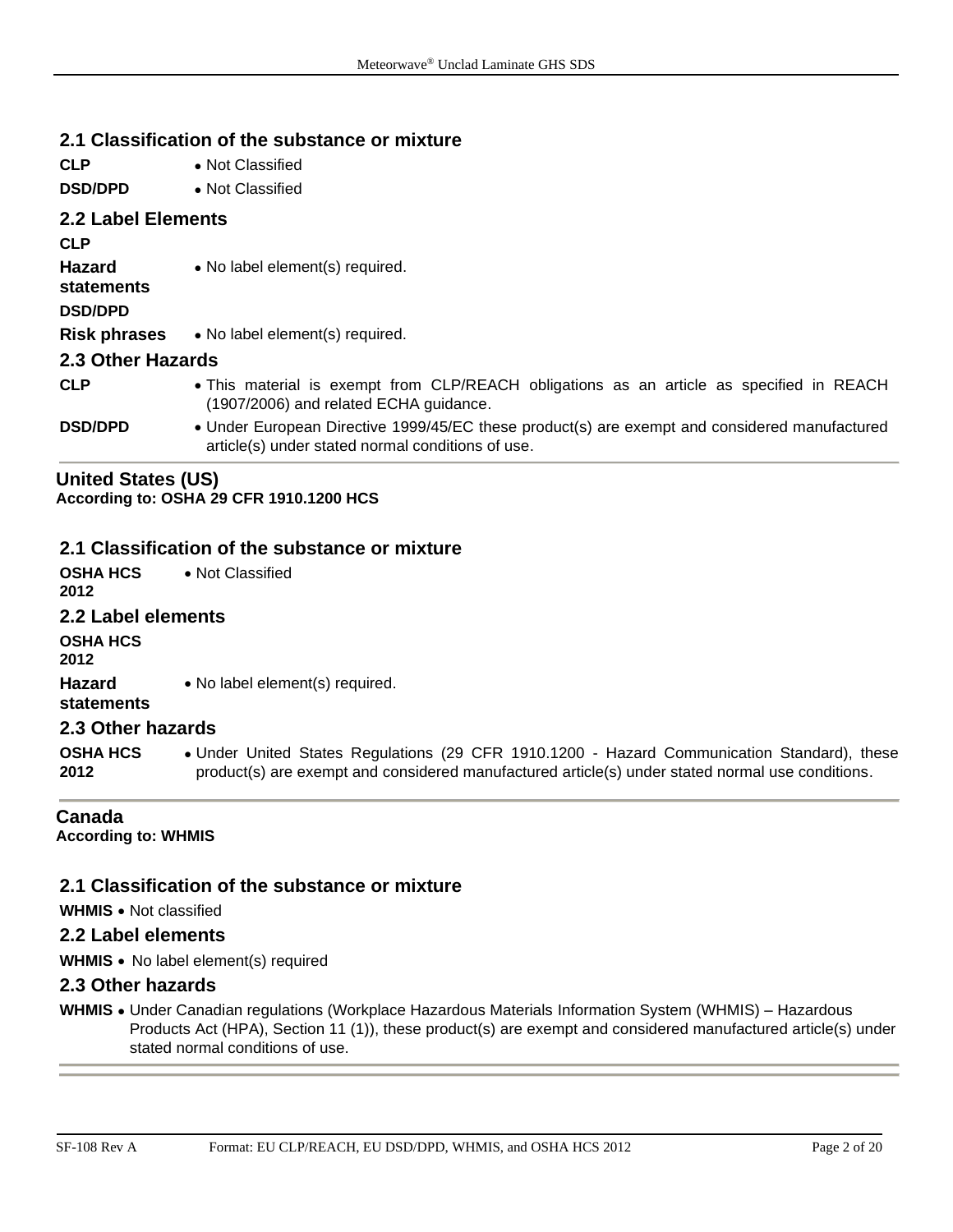# **Section 3 - Composition/Information on Ingredients**

# **3.1 Substances**

• Material does not meet the criteria of a substance.

## **3.2 Mixtures**

| <b>Composition</b>      |                                                                            |            |  |  |  |
|-------------------------|----------------------------------------------------------------------------|------------|--|--|--|
| <b>Chemical Name</b>    | <b>Identifiers</b>                                                         | $\%$       |  |  |  |
| 2-Butanone              | CAS:78-93-3<br><b>EC Number:</b> 201-159-0<br><b>EU Index:606-002-00-3</b> | $< 0.1\%$  |  |  |  |
| Cyclohexanone           | CAS: 108-94-1<br><b>EC Number:</b> 203-631-1<br>EU Index:606-010-00-7      | $< 0.1\%$  |  |  |  |
| Silica, amorphous       | CAS:7631-86-9<br><b>EC Number: 231-545-4</b>                               | 7% TO 15%  |  |  |  |
| Cured resin mixture     | <b>CAS:NA</b><br><b>EC Number:NA</b>                                       | 20% TO 50% |  |  |  |
| Glass, oxide, chemicals | CAS:65997-17-3<br><b>EC Number: 266-046-0</b>                              | 30% TO 65% |  |  |  |

# **Section 4 - First Aid Measures**

#### **4.1 Description of first aid measures**

- **Inhalation** First aid is not expected to be necessary if material is used under ordinary conditions and as recommended. If signs/symptoms develop, move victim to fresh air. Administer oxygen if breathing is difficult. If signs/symptoms continue, get medical attention. Give artificial respiration if victim is not breathing.
- **Skin** First aid is not expected to be necessary if material is used under ordinary conditions and as recommended. In case of contact with substance, flush skin with running water for at least 20 minutes. Remove and isolate contaminated clothing. Wash skin with soap and water. If irritation develops and persists, get medical attention.
- **Eye** First aid is not expected to be necessary if material is used under ordinary conditions and as recommended. In case of contact with substance, immediately flush eyes with running water for at least 20 minutes. If eye irritation persists: Get medical advice/attention.
- **Ingestion** First aid is not expected to be necessary if material is used under ordinary conditions and as recommended. Obtain medical attention immediately if ingested.

#### **4.2 Most important symptoms and effects, both acute and delayed**

• Refer to Section 11 - Toxicological Information.

#### **4.3 Indication of any immediate medical attention and special treatment needed**

**Notes to Physician** • All treatments should be based on observed signs and symptoms of distress in the patient. Consideration should be given to the possibility that overexposure to materials other than this product may have occurred.

#### **Section 5 - Firefighting Measures**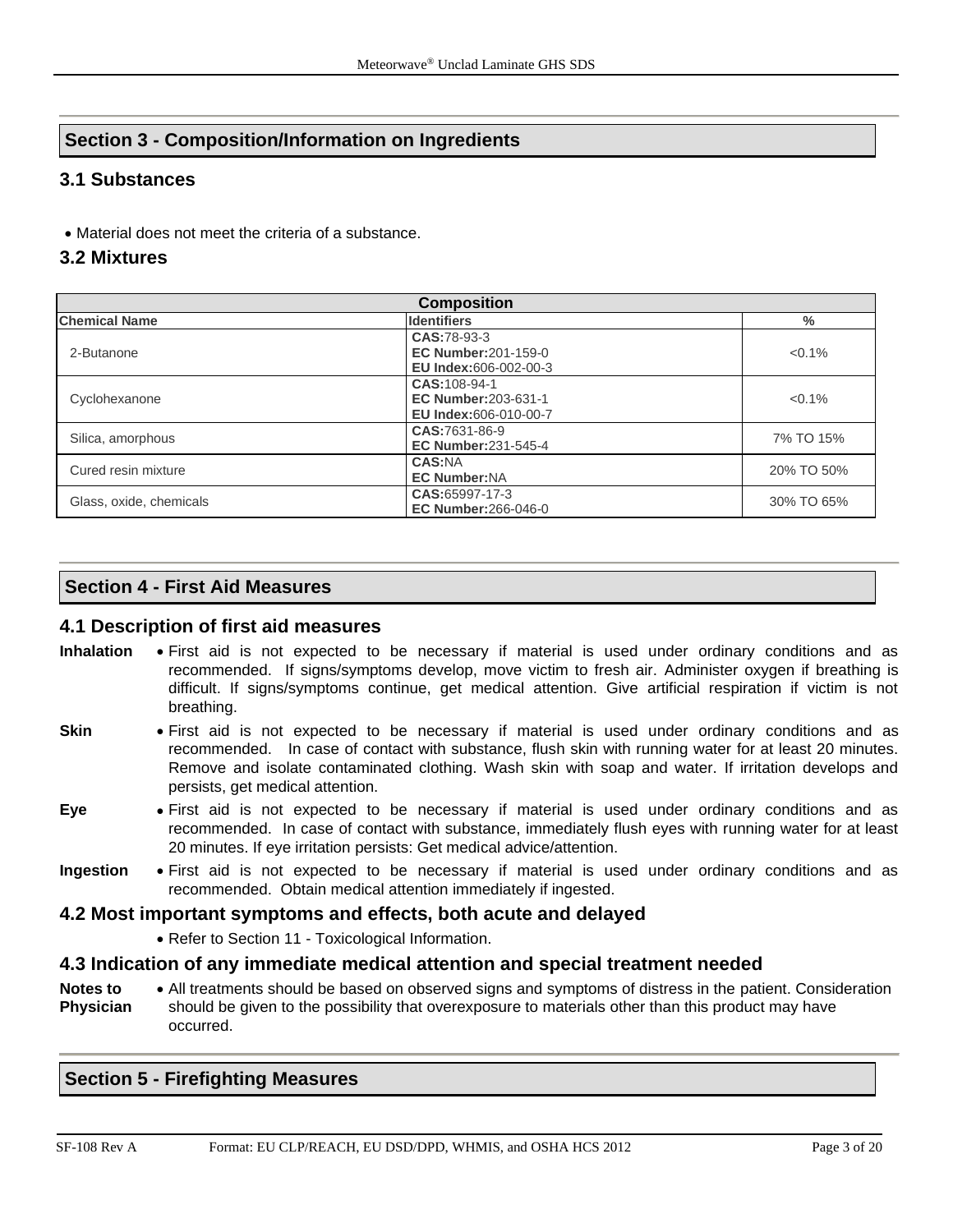# **5.1 Extinguishing media**

| <b>Suitable Extinguishing</b><br>Media          | • LARGE FIRES: Water spray, fog or alcohol-resistant foam.<br>SMALL FIRES: Dry chemical, CO2, water spray or alcohol-resistant foam. |
|-------------------------------------------------|--------------------------------------------------------------------------------------------------------------------------------------|
| <b>Unsuitable</b><br><b>Extinguishing Media</b> | • Do not use straight streams.                                                                                                       |
|                                                 | 5.2 Special hazards arising from the substance or mixture                                                                            |
| Unusual Fire and<br><b>Explosion Hazards</b>    | • Hazardous decomposition will occur at elevated temperatures                                                                        |
| <b>Products</b>                                 | Hazardous Combustion . Nitrous Oxides, Aldehydes, Carbon Monoxide, HBr, Various Acids.                                               |
| 5.3 Advice for firefighters                     |                                                                                                                                      |

• Structural firefighters' protective clothing provides limited protection in fire situations ONLY; it is not effective in spill situations where direct contact with the substance is possible. Wear positive pressure self-contained breathing apparatus (SCBA).

# **Section 6 - Accidental Release Measures**

#### **6.1 Personal precautions, protective equipment and emergency procedures**

|                                       | <b>Personal Precautions</b> • No special precautions are expected to be necessary if material is used under ordinary<br>conditions and as recommended. Do not walk through spilled material. Wear appropriate<br>personal protective equipment, avoid direct contact. Do not touch damaged containers or<br>spilled material unless wearing appropriate protective clothing. |
|---------------------------------------|------------------------------------------------------------------------------------------------------------------------------------------------------------------------------------------------------------------------------------------------------------------------------------------------------------------------------------------------------------------------------|
| <b>Emergency</b><br><b>Procedures</b> | • ELIMINATE all ignition sources (no smoking, flares, sparks or flames in immediate area). Keep<br>unauthorized personnel away. Ventilate closed spaces before entering.                                                                                                                                                                                                     |
| <b>6.2 Environmental precautions</b>  |                                                                                                                                                                                                                                                                                                                                                                              |
|                                       | • Avoid release to the environment.                                                                                                                                                                                                                                                                                                                                          |
|                                       | 6.3 Methods and material for containment and cleaning up                                                                                                                                                                                                                                                                                                                     |

**Containment/Clean-up**  • Avoid generating dust.

**Measures** Carefully shovel or sweep up spilled material and place in suitable container.

#### **6.4 Reference to other sections**

• Refer to Section 8 - Exposure Controls/Personal Protection and Section 13 - Disposal Considerations.

#### **Section 7 - Handling and Storage**

#### **7.1 Precautions for safe handling**

**Handling** • Avoid contact with heat and ignition sources. Minimize dust generation and accumulation. Use only with adequate ventilation. Wear appropriate personal protective equipment, avoid direct contact. Do not breathe dust. Avoid contact with skin, eyes or clothing. Avoid breathing fumes generated during processing. Wash thoroughly with soap and water after handling and before eating, drinking, or using tobacco.

#### **7.2 Conditions for safe storage, including any incompatibilities**

**Storage** • Keep away from heat, sparks and flame. Store in a well-ventilated place. Keep container tightly closed. Avoid generating dust. Store at 77ºF or below.

#### **7.3 Specific end use(s)**

• Refer to Section 1.2 - Relevant identified uses.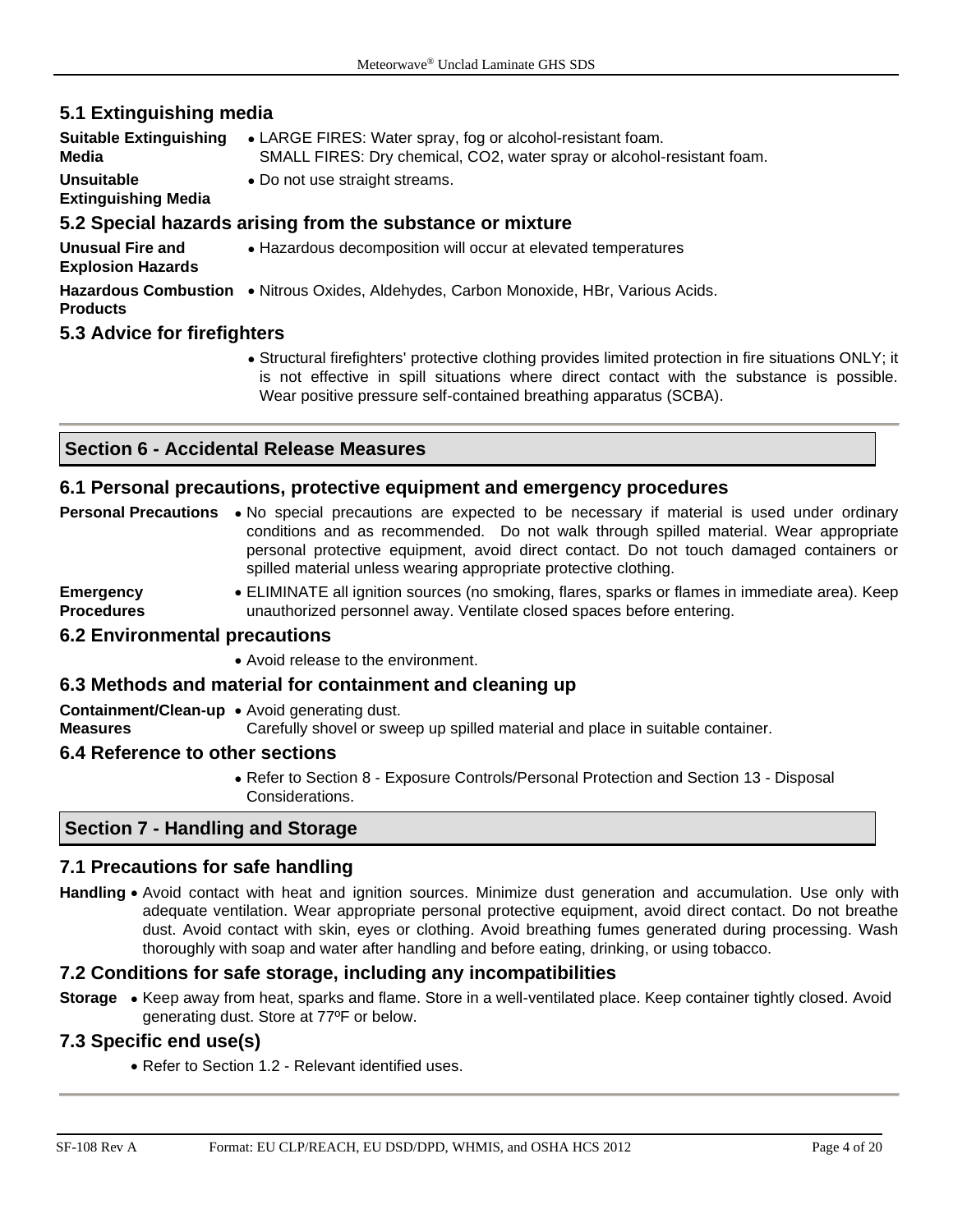# **Section 8 - Exposure Controls/Personal Protection**

# **8.1 Control parameters**

| Result<br>TWAs<br>TWAs<br><b>STELs</b><br><b>Biological Limit</b><br>Values (BLV)<br>STELs<br><b>TWAs</b> | <b>ACGIH</b><br>Not established<br>20 ppm TWA<br>50 ppm STEL<br>8 mg/L urine end of<br>shift cyclohexanol;<br>80 mg/L urine end of<br>last shift of workweek<br>1,2 cyclohexanediol<br>300 ppm STEL<br>200 ppm TWA                                                                                           | <b>Australia</b><br>2 mg/m3 TWA<br>(respirable dust,<br>listed under<br>Fumed silica)<br>100 mg/m3 TWA<br>Not established<br>Not established<br>300 ppm STEL;<br>890 mg/m3 STEL | Brazil<br>Not established<br>Not established                                                                                                                                                                        | <b>Canada Alberta</b><br>Not established<br>80 mg/m3; 20<br>ppm<br>200 mg/m3; 50<br>ppm<br>Not established<br>300 ppm STEL; | <b>Canada British</b><br>Columbia<br>Not established<br>20 ppm TWA<br>50 ppm STEL<br>Not established<br>100 ppm STEL                                                                                                                                                                                                      |
|-----------------------------------------------------------------------------------------------------------|--------------------------------------------------------------------------------------------------------------------------------------------------------------------------------------------------------------------------------------------------------------------------------------------------------------|---------------------------------------------------------------------------------------------------------------------------------------------------------------------------------|---------------------------------------------------------------------------------------------------------------------------------------------------------------------------------------------------------------------|-----------------------------------------------------------------------------------------------------------------------------|---------------------------------------------------------------------------------------------------------------------------------------------------------------------------------------------------------------------------------------------------------------------------------------------------------------------------|
|                                                                                                           |                                                                                                                                                                                                                                                                                                              |                                                                                                                                                                                 |                                                                                                                                                                                                                     |                                                                                                                             |                                                                                                                                                                                                                                                                                                                           |
|                                                                                                           |                                                                                                                                                                                                                                                                                                              |                                                                                                                                                                                 |                                                                                                                                                                                                                     |                                                                                                                             |                                                                                                                                                                                                                                                                                                                           |
|                                                                                                           |                                                                                                                                                                                                                                                                                                              |                                                                                                                                                                                 |                                                                                                                                                                                                                     |                                                                                                                             |                                                                                                                                                                                                                                                                                                                           |
|                                                                                                           |                                                                                                                                                                                                                                                                                                              |                                                                                                                                                                                 |                                                                                                                                                                                                                     |                                                                                                                             |                                                                                                                                                                                                                                                                                                                           |
|                                                                                                           |                                                                                                                                                                                                                                                                                                              |                                                                                                                                                                                 |                                                                                                                                                                                                                     |                                                                                                                             |                                                                                                                                                                                                                                                                                                                           |
|                                                                                                           |                                                                                                                                                                                                                                                                                                              |                                                                                                                                                                                 |                                                                                                                                                                                                                     | 885 mg/m3 STEL                                                                                                              |                                                                                                                                                                                                                                                                                                                           |
|                                                                                                           |                                                                                                                                                                                                                                                                                                              | 445 mg/m3 TWA                                                                                                                                                                   | 155 ppm TWA LT;<br>460 mg/m3 TWA<br>LT                                                                                                                                                                              | 200 ppm TWA;<br>590 mg/m3 TWA                                                                                               | 50 ppm TWA                                                                                                                                                                                                                                                                                                                |
| TWAs                                                                                                      | 1 fiber/cm3 TWA<br>(respirable fibers:<br>length $>5 \mu m$ , aspect<br>ratio $>=3:1$ , as<br>determined by the<br>membrane filter<br>method at 400-450X<br>magnification [4-mm<br>objective], using<br>phase-contrast<br>illumination, listed<br>under Synthetic<br>vitreous fibers)<br>as Glass wool fiber | 0.5 fibre/mL TWA<br>listed under)<br>Synthetic mineral<br>fibres)<br>as Glass wool<br>fiber                                                                                     | Not established                                                                                                                                                                                                     | 1 fiber/cm3 TWA<br>as Glass wool<br>fiber                                                                                   | 1 fiber/cm3 TWA<br>(respirable fibers:<br>length $>5 \mu$ m,<br>aspect ratio<br>$>=3:1, as$<br>determined by the<br>membrane filter<br>method at 400-<br>450X<br>magnification [4-<br>mm objective],<br>using phase-<br>contrast<br>illumination, listed<br>under Synthetic<br>vitreous fibers)<br>as Glass wool<br>fiber |
|                                                                                                           |                                                                                                                                                                                                                                                                                                              |                                                                                                                                                                                 |                                                                                                                                                                                                                     |                                                                                                                             |                                                                                                                                                                                                                                                                                                                           |
| Result                                                                                                    | Canada Manitoba                                                                                                                                                                                                                                                                                              | <b>Canada New</b><br><b>Brunswick</b>                                                                                                                                           | Canada<br><b>Northwest</b><br><b>Territories</b>                                                                                                                                                                    | Canada Nova<br><b>Scotia</b>                                                                                                | Canada Nunavut                                                                                                                                                                                                                                                                                                            |
| <b>TWAs</b>                                                                                               | Not established                                                                                                                                                                                                                                                                                              | Not established                                                                                                                                                                 | 2 mg/m3 TWA<br>(respirable mass);<br>5 mg/m3 TWA<br>(total mass); 0.05<br>mg/m3 TWA<br>(regulated under<br>Silica flour,<br>respirable mass);<br>0.15 mg/m3 TWA<br>(total mass,<br>regulated under<br>Silica flour) | Not established                                                                                                             | 2 mg/m3 TWA<br>(respirable mass);<br>5 mg/m3 TWA<br>(total mass); 0.05<br>mg/m3 TWA<br>(regulated under<br>Silica flour,<br>respirable mass);<br>$0.15$ mg/m3 TWA<br>(regulated under<br>Silica flour, total<br>mass)                                                                                                     |
|                                                                                                           |                                                                                                                                                                                                                                                                                                              | <b>TWAs</b>                                                                                                                                                                     | 150 ppm TWA;                                                                                                                                                                                                        | <b>Exposure Limits/Guidelines (Con't.)</b>                                                                                  |                                                                                                                                                                                                                                                                                                                           |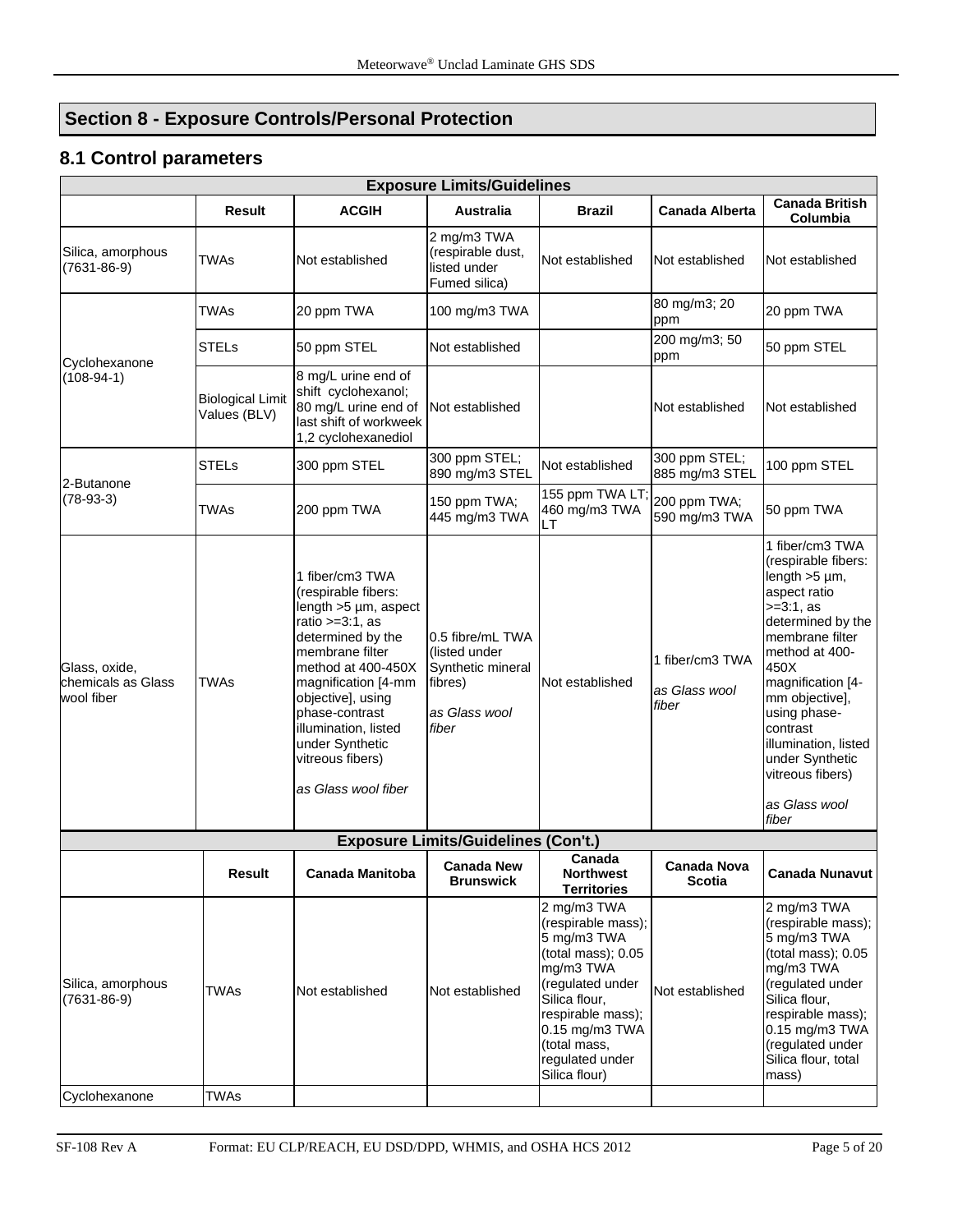| $(108-94-1)$                                   | <b>STELs</b>  |                                                                                                                                                                                                                                                                                                              |                                                                                                                                                |                                                                                                                                               |                                                                                                                                                                                                                                                                                                                        |                                                                                                                          |  |  |
|------------------------------------------------|---------------|--------------------------------------------------------------------------------------------------------------------------------------------------------------------------------------------------------------------------------------------------------------------------------------------------------------|------------------------------------------------------------------------------------------------------------------------------------------------|-----------------------------------------------------------------------------------------------------------------------------------------------|------------------------------------------------------------------------------------------------------------------------------------------------------------------------------------------------------------------------------------------------------------------------------------------------------------------------|--------------------------------------------------------------------------------------------------------------------------|--|--|
| 2-Butanone                                     | <b>STELs</b>  | 300 ppm STEL                                                                                                                                                                                                                                                                                                 | 300 ppm STEL;<br>885 mg/m3 STEL                                                                                                                | 300 ppm STEL;<br>885 mg/m3 STEL                                                                                                               | 300 ppm STEL                                                                                                                                                                                                                                                                                                           | 300 ppm STEL;<br>885 mg/m3 STEL                                                                                          |  |  |
| $(78-93-3)$                                    | <b>TWAs</b>   | 200 ppm TWA                                                                                                                                                                                                                                                                                                  | 200 ppm TWA;<br>590 mg/m3 TWA                                                                                                                  | 200 ppm TWA;<br>590 mg/m3 TWA                                                                                                                 | 200 ppm TWA                                                                                                                                                                                                                                                                                                            | 200 ppm TWA;<br>590 mg/m3 TWA                                                                                            |  |  |
| Glass, oxide, chemicals<br>as Glass wool fiber | <b>TWAs</b>   | 1 fiber/cm3 TWA<br>(respirable fibers:<br>length $>5 \mu m$ , aspect<br>ratio $>=3:1$ , as<br>determined by the<br>membrane filter<br>method at 400-450X<br>magnification [4-mm<br>objective], using<br>phase-contrast<br>illumination, listed<br>under Synthetic<br>vitreous fibers)<br>as Glass wool fiber | 1 fiber/cm3 TWA<br>(fibers >5 µm with<br>a diameter of $<$ 3<br>µm, aspect ratio<br>>5:1<br>as Glass wool<br>fiber                             | 3 fiber/cm3 TWA<br>(with a diameter<br>of $\leq$ =3.5 µm and<br>a length $>=10$<br>µm); 5 mg/m3<br>TWA (total mass)<br>as Glass wool<br>fiber | 1 fiber/cm3 TWA<br>(respirable fibers:<br>length $>5 \mu m$ ,<br>aspect ratio<br>$>=3:1.$ as<br>determined by the 3 fiber/cm3 TWA<br>membrane filter<br>method at 400-<br>450X<br>magnification [4-<br>mm objective],<br>using phase-<br>contrast<br>illumination, listed fiber<br>under Synthetic<br>vitreous fibers) | (with a diameter of<br>$\epsilon$ =3.5 µm and a<br>length $>=10 \mu m$ ;<br>5 mg/m3 TWA<br>(total mass)<br>as Glass wool |  |  |
|                                                |               |                                                                                                                                                                                                                                                                                                              |                                                                                                                                                |                                                                                                                                               | as Glass wool<br>fiber                                                                                                                                                                                                                                                                                                 |                                                                                                                          |  |  |
| <b>Exposure Limits/Guidelines (Con't.)</b>     |               |                                                                                                                                                                                                                                                                                                              |                                                                                                                                                |                                                                                                                                               |                                                                                                                                                                                                                                                                                                                        |                                                                                                                          |  |  |
|                                                | <b>Result</b> | <b>Canada Ontario</b>                                                                                                                                                                                                                                                                                        | <b>Canada Quebec</b>                                                                                                                           | Canada<br><b>Saskatchewan</b>                                                                                                                 | <b>Canada Yukon</b>                                                                                                                                                                                                                                                                                                    | China                                                                                                                    |  |  |
| Silica, amorphous<br>$(7631 - 86 - 9)$         | <b>TWAs</b>   | Not established                                                                                                                                                                                                                                                                                              | Not established                                                                                                                                | Not established                                                                                                                               | 300 particle/mL<br>TWA (as<br>measured by<br>Konimeter<br>instrumentation,<br>listed under<br>Silica); 20 mppcf<br>TWA (as<br>measured by<br>Impinger<br>instrumentation.<br>listed under<br>Silica); 2 mg/m3<br>TWA (respirable<br>mass, listed under<br>Silica)                                                      | Not established                                                                                                          |  |  |
|                                                | <b>STELs</b>  | 50 PPM STEL                                                                                                                                                                                                                                                                                                  | Not established                                                                                                                                |                                                                                                                                               |                                                                                                                                                                                                                                                                                                                        |                                                                                                                          |  |  |
| Cyclohexanone<br>$(108-94-1)$                  | <b>TWAs</b>   | 20 ppm TWA                                                                                                                                                                                                                                                                                                   | 100 mg/m3; 25<br>ppm                                                                                                                           |                                                                                                                                               |                                                                                                                                                                                                                                                                                                                        |                                                                                                                          |  |  |
| 2-Butanone                                     | <b>STELs</b>  | 300 ppm STEL                                                                                                                                                                                                                                                                                                 | 100 ppm STEV;<br>300 mg/m3 STEV                                                                                                                | 300 ppm STEL                                                                                                                                  | 250 ppm STEL;<br>740 mg/m3 STEL                                                                                                                                                                                                                                                                                        | 600 mg/m3 STEL                                                                                                           |  |  |
| $(78-93-3)$                                    | TWAs          | 200 ppm TWA                                                                                                                                                                                                                                                                                                  | 50 ppm TWAEV;<br>150 mg/m3<br><b>TWAEV</b>                                                                                                     | 200 ppm TWA                                                                                                                                   | 200 ppm TWA;<br>590 mg/m3 TWA                                                                                                                                                                                                                                                                                          | 300 mg/m3 TWA                                                                                                            |  |  |
| Glass, oxide, chemicals<br>as Glass wool fiber | <b>TWAs</b>   | 1 fiber/cm3 TWA<br>(respirable fibers:<br>length $>5 \mu m$ , aspect<br>ratio $>=3:1$ , as<br>determined by the<br>membrane filter<br>method at 400-450X<br>magnification [4-mm<br>objective], using<br>phase-contrast<br>illumination, listed                                                               | 1 fibre/cm3<br><b>TWAEV</b><br>(respirable, listed<br>under Fibres-<br><b>Artificial Vitreous</b><br>Mineral Fibres)<br>as Glass wool<br>fiber | 1 fiber/cm3 TWA<br>(respirable fibers,<br>listed under<br>Synthetic vitreous<br>fibers)<br>as Glass wool<br>fiber                             | 30 mppcf TWA<br>(dust or fiberous);<br>10 mg/m3 TWA<br>(dust or fiberous)<br>as Glass wool<br>fiber                                                                                                                                                                                                                    | Not established                                                                                                          |  |  |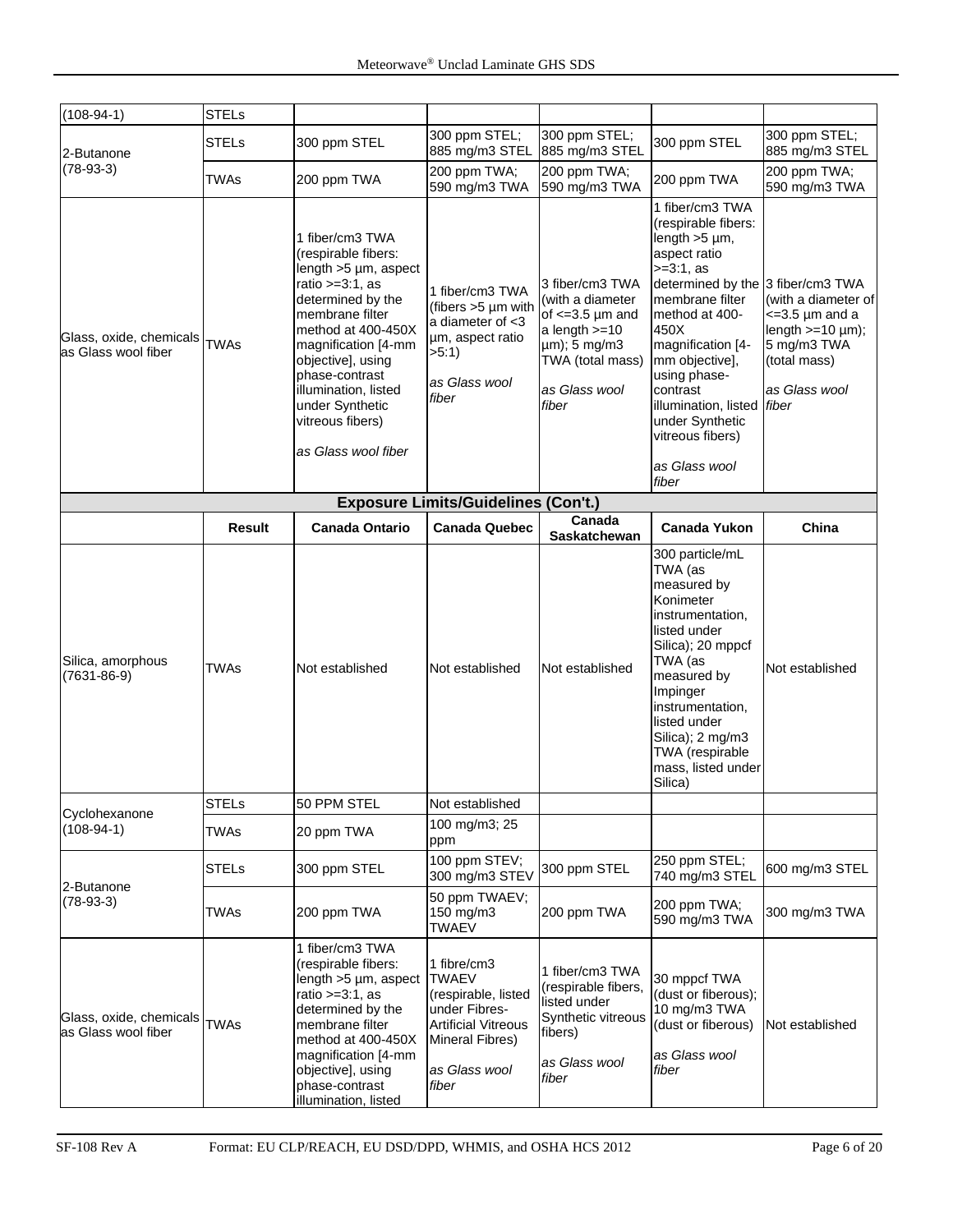|                                                                    |  |                       |                 | under Synthetic                                                          |                                                 |                                    |                                                                                                |                 |                                                 |                                                                                                                                                                                                                                                                                                                                                |
|--------------------------------------------------------------------|--|-----------------------|-----------------|--------------------------------------------------------------------------|-------------------------------------------------|------------------------------------|------------------------------------------------------------------------------------------------|-----------------|-------------------------------------------------|------------------------------------------------------------------------------------------------------------------------------------------------------------------------------------------------------------------------------------------------------------------------------------------------------------------------------------------------|
|                                                                    |  |                       |                 | vitreous fibers)                                                         |                                                 |                                    |                                                                                                |                 |                                                 |                                                                                                                                                                                                                                                                                                                                                |
|                                                                    |  |                       |                 | as Glass wool fiber                                                      |                                                 |                                    |                                                                                                |                 |                                                 |                                                                                                                                                                                                                                                                                                                                                |
|                                                                    |  |                       |                 | <b>Exposure Limits/Guidelines (Con't.)</b><br><b>Czech Republic</b>      |                                                 |                                    |                                                                                                |                 |                                                 |                                                                                                                                                                                                                                                                                                                                                |
| Silica, amorphous<br>$(7631 - 86 - 9)$                             |  | <b>Result</b><br>TWAs | (respirable     | $0.1$ mg/m $3$ TWA<br>fraction); 4.0<br>mg/m3 TWA (as<br>amorphous SiO2) |                                                 | <b>Denmark</b><br>Not established  | <b>France</b><br>Not established                                                               |                 | <b>Germany DFG</b><br>Not established           | <b>Germany TRGS</b><br>4 mg/m3 TWA<br>AGW (The risk of<br>damage to the<br>embryo or fetus<br>can be excluded<br>when AGW and<br><b>BGW</b> values are<br>observed,<br>inhalable fraction)                                                                                                                                                     |
|                                                                    |  | <b>MAKs</b>           |                 | Not established                                                          |                                                 | Not established                    |                                                                                                | Not established | 4 mg/m3 TWA<br>MAK (inhalable<br>fraction)      | Not established                                                                                                                                                                                                                                                                                                                                |
|                                                                    |  | <b>STELs</b>          |                 | 400 mg/m3 STEL                                                           | Not established                                 |                                    | Not established                                                                                |                 |                                                 | Not established                                                                                                                                                                                                                                                                                                                                |
| Cyclohexanone<br>(108-94-1)                                        |  | <b>TWAs</b>           |                 | 200 mg/m3 TWA                                                            | mg/m3 TWA                                       | 25 ppm TWA; 100 25 ppm TWA; 100    | mg/m3 TWA                                                                                      |                 |                                                 | 50 ppm TWA; 200<br>mg/m3 TWA                                                                                                                                                                                                                                                                                                                   |
|                                                                    |  | Ceilings              |                 | 900 mg/m3 Ceiling                                                        |                                                 | Not established<br>Not established |                                                                                                |                 | 200 ppm Peak;<br>600 mg/m3 Peak                 | Not established                                                                                                                                                                                                                                                                                                                                |
| 2-Butanone<br>$(78-93-3)$                                          |  | <b>TWAs</b>           |                 | 600 mg/m3 TWA                                                            | 50 ppm TWA; 145<br>mg/m3 TWA<br>Not established |                                    | 200 ppm TWA<br>[VME] (restrictive<br>limit); 600 mg/m3<br>TWA [VME]<br>(restrictive limit)     |                 | Not established                                 | 200 ppm TWA<br>AGW (The risk of<br>damage to the<br>embryo or fetus<br>can be excluded<br>when AGW and<br><b>BGW</b> values are<br>observed,<br>exposure factor<br>1); 600 mg/m3<br>TWA AGW (The<br>risk of damage to<br>the embryo or<br>fetus can be<br>excluded when<br><b>AGW and BGW</b><br>values are<br>observed,<br>exposure factor 1) |
|                                                                    |  | <b>STELs</b>          | Not established |                                                                          |                                                 |                                    | 300 ppm STEL<br>[VLCT] (restrictive<br>limit); 900 mg/m3<br>STEL [VLCT]<br>(restrictive limit) |                 | Not established                                 | Not established                                                                                                                                                                                                                                                                                                                                |
|                                                                    |  | MAKs                  |                 | Not established                                                          |                                                 | Not established                    | Not established                                                                                |                 | 200 ppm TWA<br>MAK; 600 mg/m3<br><b>TWA MAK</b> | Not established                                                                                                                                                                                                                                                                                                                                |
| Glass, oxide, chemicals<br>as Glass wool fiber                     |  | <b>TWAs</b>           |                 | Not established                                                          | as Glass wool<br>fiber                          | 1 fiber/cm3 TWA                    | Not established                                                                                |                 | Not established                                 | Not established                                                                                                                                                                                                                                                                                                                                |
|                                                                    |  | Greece                |                 | <b>Exposure Limits/Guidelines (Con't.)</b><br>India                      |                                                 |                                    |                                                                                                |                 | <b>Italy</b>                                    | Japan                                                                                                                                                                                                                                                                                                                                          |
| <b>Result</b><br>Silica,<br>amorphous<br>TWAs<br>$(7631 - 86 - 9)$ |  | Not established       |                 | 10 mg/m3 TWA (total<br>dust)                                             |                                                 | otherwise<br>mg/m3 TWA             | <b>Israel</b><br>0.3 mg/m3 TWA<br>(airborne dust no<br>Not established<br>classified); 0.1     |                 |                                                 | Not established                                                                                                                                                                                                                                                                                                                                |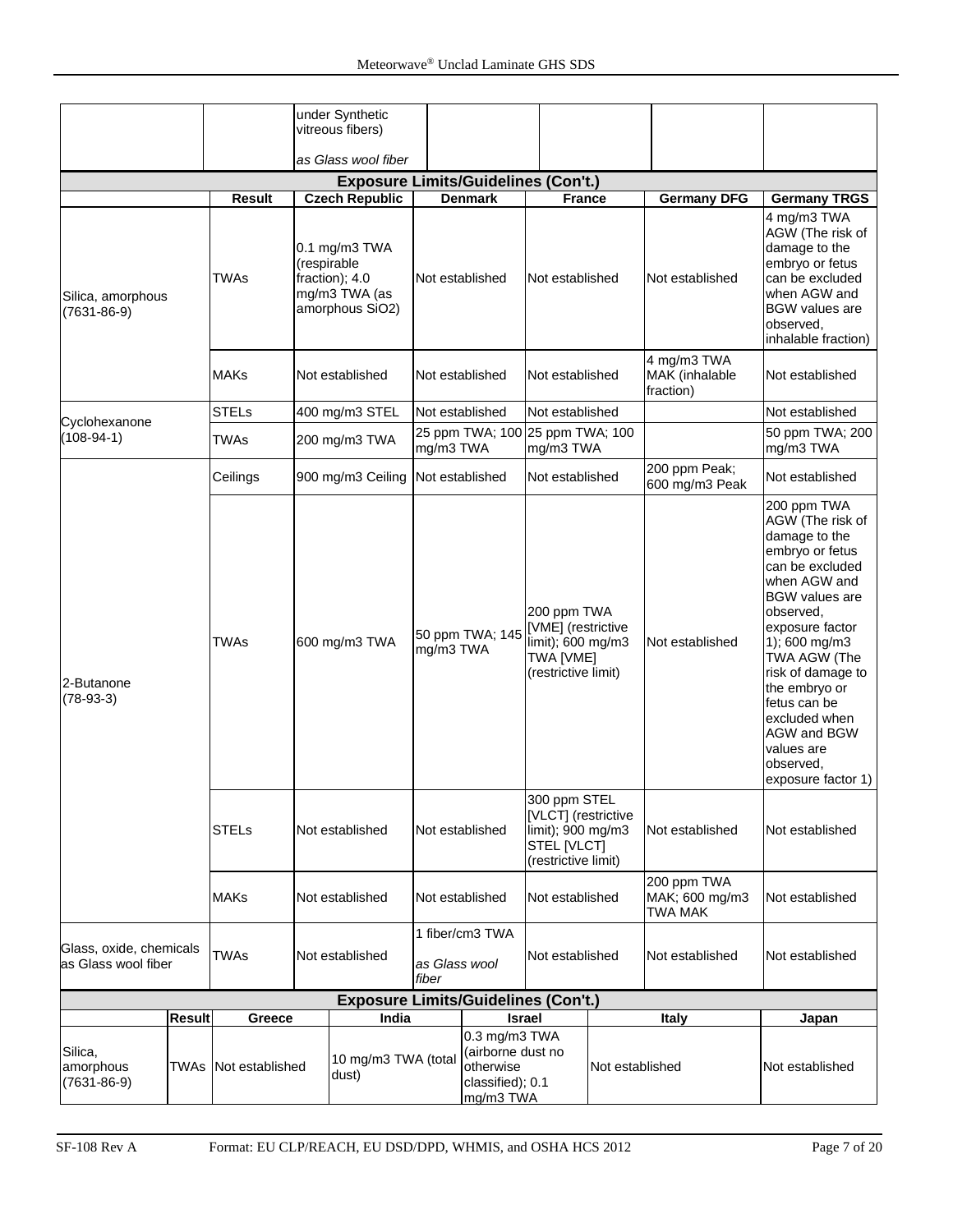|                                                   |                                              |        |                                                                               |                                                                                                                                                                                                                                                                                                            |       | (respirable dust)                                                                                                                                                                            |                                                                                                                                     |                                        |
|---------------------------------------------------|----------------------------------------------|--------|-------------------------------------------------------------------------------|------------------------------------------------------------------------------------------------------------------------------------------------------------------------------------------------------------------------------------------------------------------------------------------------------------|-------|----------------------------------------------------------------------------------------------------------------------------------------------------------------------------------------------|-------------------------------------------------------------------------------------------------------------------------------------|----------------------------------------|
|                                                   |                                              |        |                                                                               |                                                                                                                                                                                                                                                                                                            |       |                                                                                                                                                                                              |                                                                                                                                     | 25 ppm OEL; 100                        |
| Cyclohexanone<br>$(108-94-1)$                     | <b>TWAs</b>                                  |        |                                                                               |                                                                                                                                                                                                                                                                                                            |       |                                                                                                                                                                                              |                                                                                                                                     | mg/m3 OEL                              |
|                                                   | <b>STELs</b>                                 |        |                                                                               |                                                                                                                                                                                                                                                                                                            |       |                                                                                                                                                                                              |                                                                                                                                     | Not established                        |
| 2-Butanone                                        | 200 ppm TWA;<br><b>TWAs</b><br>600 mg/m3 TWA |        |                                                                               | 200 ppm TWA; 590<br>mg/m3 TWA                                                                                                                                                                                                                                                                              |       | 200 ppm TWA                                                                                                                                                                                  | 200 ppm TWA; 600 mg/m3<br>TWA                                                                                                       | 200 ppm OEL; 590<br>mg/m3 OEL          |
| $(78-93-3)$                                       | <b>STELs</b>                                 |        | 300 ppm STEL;<br>900 mg/m3 STEL                                               | 300 ppm STEL; 885<br>mg/m3 STEL                                                                                                                                                                                                                                                                            |       | 300 ppm STEL                                                                                                                                                                                 | 300 ppm STEL Breve<br>termine; 900 mg/m3 STEL<br><b>Breve termine</b>                                                               | Not established                        |
| Glass, oxide,<br>chemicals as<br>Glass wool fiber | TWAs                                         |        | Not established                                                               | Not established                                                                                                                                                                                                                                                                                            |       | 1 fiber/cm3 TWA<br>(respirable fibers:<br>length $>5 \mu m$ ,<br>aspect ratio >=3:1,<br>except asbestiform<br>minerals, listed<br>under Synthetic<br>vitreous fibers)<br>as Glass wool fiber | Not established                                                                                                                     | 1 fiber/cm3 OEL<br>as Glass wool fiber |
|                                                   |                                              |        |                                                                               |                                                                                                                                                                                                                                                                                                            |       | <b>Exposure Limits/Guidelines (Con't.)</b>                                                                                                                                                   |                                                                                                                                     |                                        |
|                                                   | <b>Result</b>                                |        | Korea                                                                         | <b>Malaysia</b>                                                                                                                                                                                                                                                                                            |       | <b>Netherlands</b>                                                                                                                                                                           | <b>NIOSH</b>                                                                                                                        | <b>OSHA</b>                            |
| Silica, amorphous                                 | <b>TWAs</b>                                  |        |                                                                               | Not established Not established                                                                                                                                                                                                                                                                            |       | Not established                                                                                                                                                                              | 6 mg/m3 TWA                                                                                                                         | Not established                        |
| $(7631 - 86 - 9)$<br>Cyclohexanone                | <b>TWAs</b>                                  |        | 20 ppm TWA                                                                    |                                                                                                                                                                                                                                                                                                            |       | 50 ppm TWA; 200                                                                                                                                                                              | 25 ppm TWA; 100 mg/m3                                                                                                               | 50 ppm TWA; 200                        |
| $(108-94-1)$                                      |                                              |        |                                                                               |                                                                                                                                                                                                                                                                                                            |       | mg/m3 TWA                                                                                                                                                                                    | TWA                                                                                                                                 | mg/m3 TWA                              |
|                                                   | <b>STELs</b>                                 |        | 50 ppm STEL                                                                   |                                                                                                                                                                                                                                                                                                            |       | Not established                                                                                                                                                                              | Not established                                                                                                                     | Not established                        |
| 2-Butanone                                        | <b>TWAs</b>                                  |        | 200 ppm TWA<br>(Serial No.<br>228); 590<br>mg/m3 TWA<br>(Serial No.<br>228)   | 200 ppm TWA; 590<br>mg/m3 TWA                                                                                                                                                                                                                                                                              |       | 590 mg/m3 TWA                                                                                                                                                                                | 200 ppm TWA; 590<br>mg/m3 TWA                                                                                                       | 200 ppm TWA;<br>590 mg/m3 TWA          |
| $(78-93-3)$                                       | <b>STELs</b>                                 |        | 300 ppm STEL<br>(Serial No.<br>228); 885<br>mg/m3 STEL<br>(Serial No.<br>228) | Not established                                                                                                                                                                                                                                                                                            |       | 900 mg/m3 STEL                                                                                                                                                                               | 300 ppm STEL; 885<br>mg/m3 STEL                                                                                                     | Not established                        |
| Glass, oxide,<br>chemicals                        | <b>TWAs</b>                                  |        | $10$ mg/m $3$<br><b>TWA (Serial</b><br>No. 007)<br>as Glass wool<br>fiber     | 1 fiber/cm3 TWA<br>(respirable fibers:<br>length $>5$ µm,<br>aspect ratio >=3:1,<br>as determined by<br>the membrane filter<br>method at 400-<br>450X magnification<br>[4-mm objective],<br>using phase-<br>contrast<br>illumination, listed<br>under Synthetic<br>vitreous fibers)<br>as Glass wool fiber |       | 2 fibers/cm3 MAC-<br><b>ITGG</b><br>as Glass wool fiber                                                                                                                                      | 3 fiber/cm3 TWA (fibers<br>$\leq$ 3.5 µm in diameter and<br>$>= 10 \mu m$ in length); 5<br>mg/m3 TWA (total)<br>as Glass wool fiber | Not established                        |
|                                                   |                                              |        |                                                                               |                                                                                                                                                                                                                                                                                                            |       | <b>Exposure Limits/Guidelines (Con't.)</b>                                                                                                                                                   |                                                                                                                                     |                                        |
|                                                   |                                              | Result |                                                                               | <b>Singapore</b>                                                                                                                                                                                                                                                                                           |       | South Africa                                                                                                                                                                                 | <b>Spain</b>                                                                                                                        |                                        |
| Silica, amorphous<br>$(7631 - 86 - 9)$            | TWAs                                         |        | Not established                                                               |                                                                                                                                                                                                                                                                                                            | dust) | 6 mg/m3 TWA (total<br>inhalable dust); 3<br>mg/m3 TWA (respirable                                                                                                                            | Not established                                                                                                                     |                                        |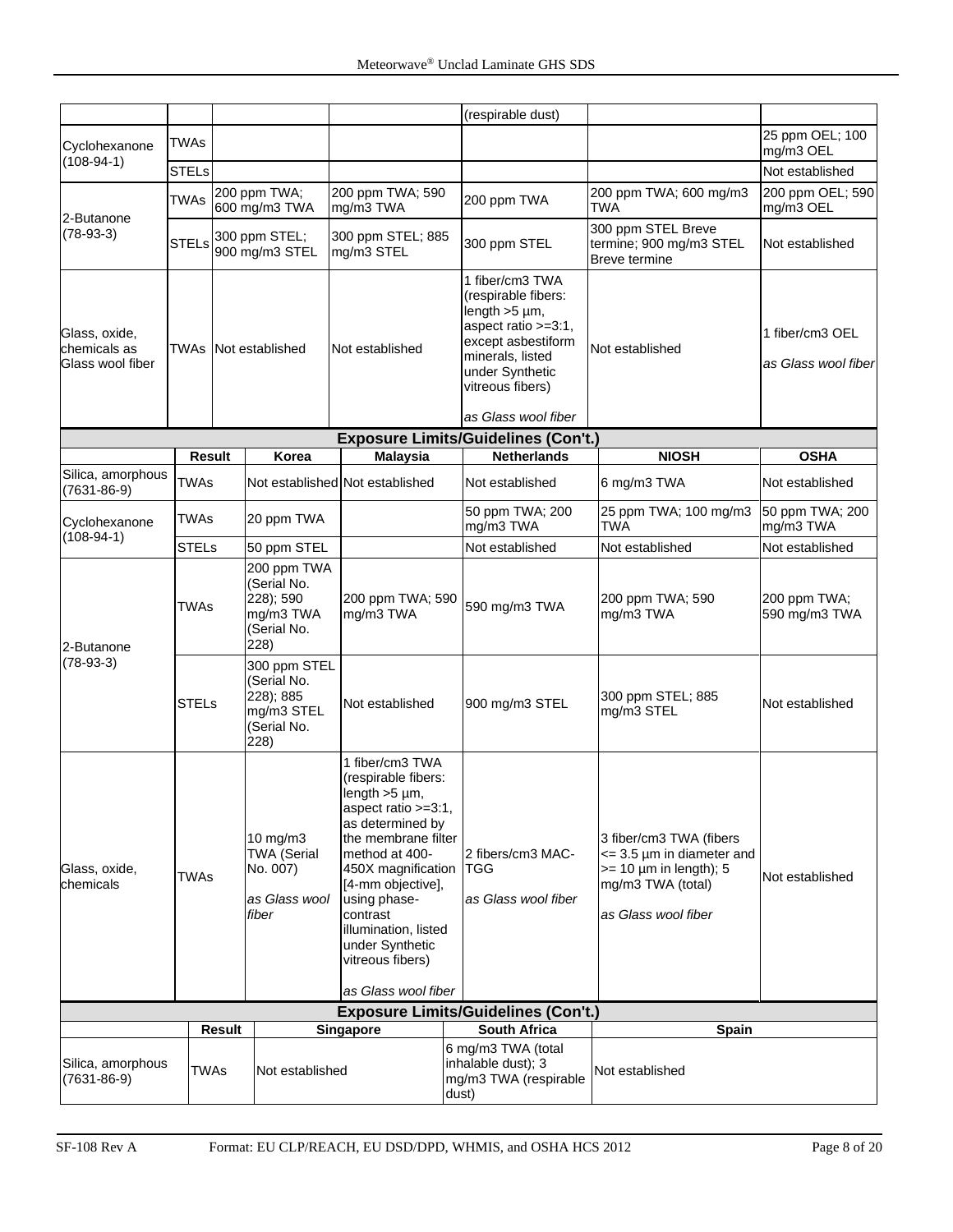|                               | <b>TWAs</b>                            | 20 ppm TWA                                                                                                       |                                 |                                                                                                                                                                                                                                                                                                                                                                                                                                                                                                                     |
|-------------------------------|----------------------------------------|------------------------------------------------------------------------------------------------------------------|---------------------------------|---------------------------------------------------------------------------------------------------------------------------------------------------------------------------------------------------------------------------------------------------------------------------------------------------------------------------------------------------------------------------------------------------------------------------------------------------------------------------------------------------------------------|
|                               | <b>STELs</b>                           | 50 ppm STEL                                                                                                      |                                 |                                                                                                                                                                                                                                                                                                                                                                                                                                                                                                                     |
| Cyclohexanone<br>$(108-94-1)$ | Biological<br>Limit<br>Values<br>(BLV) | 8 mg/L urine end of shift<br>cyclohexanol; 80 mg/L urine<br>end of last shift of workweek<br>1,2 cyclohexanediol |                                 |                                                                                                                                                                                                                                                                                                                                                                                                                                                                                                                     |
| 2-Butanone                    | <b>STELs</b>                           | 300 ppm STEL; 885 mg/m3<br><b>STEL</b>                                                                           | 300 ppm STEL; 885<br>mg/m3 STEL | 300 ppm STEL [VLA-EC]; 900 mg/m3 STEL<br>[VLA-EC]                                                                                                                                                                                                                                                                                                                                                                                                                                                                   |
| $(78-93-3)$                   | <b>TWAs</b>                            | 200 ppm PEL; 590 mg/m3 PEL                                                                                       | 200 ppm TWA; 590<br>mg/m3 TWA   | 200 ppm TWA [VLA-ED] (indicative limit value);<br>600 mg/m3 TWA [VLA-ED] (indicative limit<br>value)                                                                                                                                                                                                                                                                                                                                                                                                                |
| Glass, oxide,<br>chemicals    | <b>TWAs</b>                            | 10 mg/m3 PEL<br>as Glass wool fiber                                                                              | Not established                 | 1 fiber/cm3 TWA [VLA-ED] (Fibers with a<br>random orientation, with a content in Alkaline<br>and Alkali-earth oxide<br>[Na2O+K2O+CaO+MgO+BaO] above 18% in<br>weight; manufacturing, commercialization, and<br>use restrictions under REACH. Respirable<br>fibers: length $>5 \mu m$ , aspect ratio $>=3:1$ , as<br>determined by the membrane filter method at<br>400-450X magnification [4-mm objective], using<br>phase-contrast illumination, listed under<br>Synthetic vitreous fibers)<br>as Glass wool fiber |

#### **Exposure Control Notations**

**China**

•N/A

**Czech Republic**

•N/A **Denmark**

•2-Butanone (78-93-3): **Skin Notations:** (Potential for cutaneous absorption)

•Cyclohexanone (108-94-1): **Skin Notations:** (Potential for cutaneous absorption)

**Greece**

•N/A

**Italy**

•N/A

**Netherlands**

•2-Butanone (78-93-3): **Skin:** (skin notation)

#### **Canada Ontario**

•Cyclohexanone (108-94-1): **Skin:** (Absorption through skin, eyes, or mucous membranes)

#### **Canada Quebec**

•Cyclohexanone (108-94-1): **Skin:** (Skin designation)

**France**

•N/A

**Spain**

•N/A

#### **ACGIH**

• Cyclohexanone (108-94-1): **Carcinogens:** (A4 - Not Classifiable as a Human Carcinogen) | **Skin:** (Skin - potential significant contribution to overall exposure by the cutaneous route)

• Cyclohexanone (108-94-1): **TLV Basis-Critical Effects:** (upper respiratory tract and eye irritation (dust and mist))

#### **Germany TRGS**

•2-Butanone (78-93-3): **Skin:** (skin notation)

•Cyclohexanone (108-94-1): **Skin:** (Skin notation)

#### **Germany DFG**

•2-Butanone (78-93-3): **Pregnancy:** (no risk to embryo/fetus if exposure limits adhered to) | **Skin:** (skin notation) •Silica, amorphous (7631-86-9): **Pregnancy:** (no risk to embryo/fetus if exposure limits adhered to) •Cyclohexanone (108-94-1): **Skin:** (Skin notation)

#### **Exposure Limits Supplemental Czech Republic**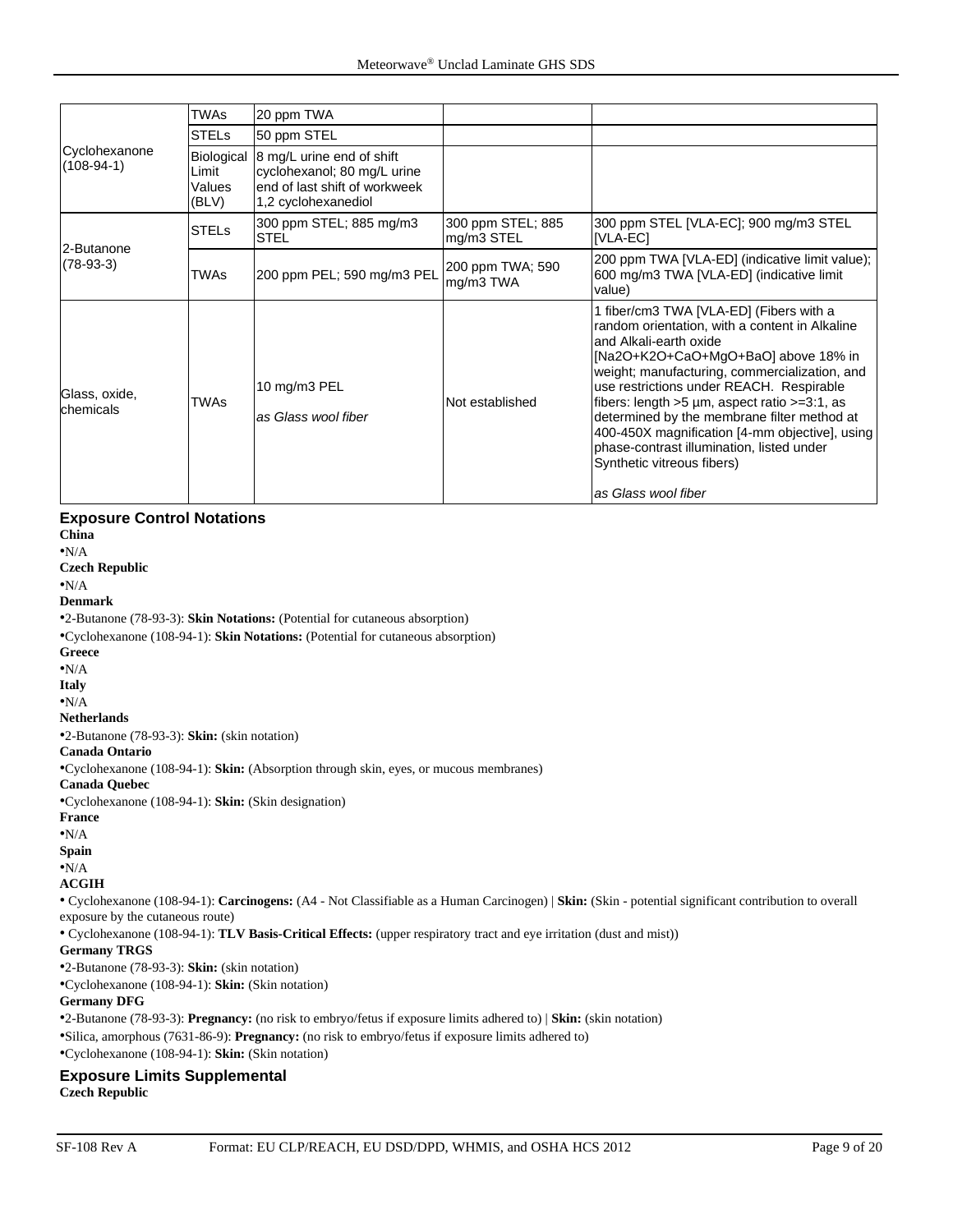#### •N/A **OSHA**

•Silica, amorphous (7631-86-9): **Mineral Dusts:** (20 mppcf TWA; (80)/(% SiO2) mg/m3 TWA) **ACGIH**

•2-Butanone (78-93-3): **BEIs:** (2 mg/L Medium: urine Time: end of shift Parameter: MEK (nonspecific)) | **TLV Basis - Critical Effects:** (CNS and PNS impairment; upper respiratory tract irritation)

**Germany TRGS**

•2-Butanone (78-93-3): **BELs:** (5 mg/L Medium: urine Time: end of shift Parameter: 2-Butanone)

#### **8.2 Exposure controls**

**Engineering Measures/Controls** • Good general ventilation should be used. Ventilation rates should be matched to conditions. If applicable, use process enclosures, local exhaust ventilation, or other engineering controls to maintain airborne levels below recommended exposure limits. If exposure limits have not been established, maintain airborne levels to an acceptable level. Use explosion-proof electrical/ventilating/lighting/equipment.

#### **Personal Protective Equipment**

- **Respiratory** In case of insufficient ventilation, wear suitable respiratory equipment. Follow the OSHA respirator regulations found in 29 CFR 1910.134 or European Standard EN 149. Use a NIOSH/MSHA or European Standard EN 149 approved respirator if exposure limits are exceeded or symptoms are experienced.
- **Eye/Face** Wear chemical splash safety goggles.
- **Skin/Body** Wear appropriate gloves. Wear long sleeves and/or protective coveralls.
- **Environmental Exposure Controls** • Controls should be engineered to prevent release to the environment, including procedures to prevent spills, atmospheric release and release to waterways. Follow best practice for site management and disposal of waste.

#### **Key to abbreviations**

- 
- 
- $\text{MAK}$  =  $\frac{\text{Nicovian}}{\text{concentration}}$ Maximale Arbeitsplatz Konzentration is the maximum permissible  $\begin{array}{ccc} \text{TLV} & = \end{array}$
- 
- OSHA = Occupational Safety and Health Administration TWAEV = Time-Weighted Average Exposure Value
- Permissible Exposure Level determined by the Occupational
- PEL = Safety and Health Administration (OSHA)
- ACGIH = American Conference of Governmental Industrial Hygiene STEL = Short Term Exposure Limits are based on 15-minute exposures
- BEI = Biological Exposure Indices STEV = Short Term Exposure Value
	- Threshold Limit Value determined by the American Conference of
	- Governmental Industrial Hygienists (ACGIH)
- NIOSH = National Institute of Occupational Safety and Health TWA = Time-Weighted Averages are based on 8h/day, 40h/week exposures

# **Section 9 - Physical and Chemical Properties**

# **9.1 Information on Physical and Chemical Properties**

| <b>Material Description</b>       |                     |                             |                                   |
|-----------------------------------|---------------------|-----------------------------|-----------------------------------|
| <b>Physical Form</b>              | Solid               | Appearance/Description      | Tan or light yellow, solid sheet. |
| Color                             | Tan or light yellow | Odor                        | None                              |
| <b>Odor Threshold</b>             | Data lacking        |                             |                                   |
| <b>General Properties</b>         |                     |                             |                                   |
| <b>Boiling Point</b>              | Not relevant        | <b>Melting Point</b>        | Data lacking                      |
| <b>Decomposition Temperature</b>  | >200 C(392 F)       | рH                          | Not relevant                      |
| Specific Gravity/Relative Density | $1.2 - 2.0$         | <b>Water Solubility</b>     | Negligible $< 0.1$ %              |
| <b>Viscosity</b>                  | Data lacking        | <b>Explosive Properties</b> | Data lacking                      |
| <b>Oxidizing Properties:</b>      | Data lacking        |                             |                                   |
| <b>Volatility</b>                 |                     |                             |                                   |
| Vapor Pressure                    | Not relevant        | Vapor Density               | Not relevant                      |
| <b>Evaporation Rate</b>           | Not relevant        | VOC (Wt.)                   | < 0.2%                            |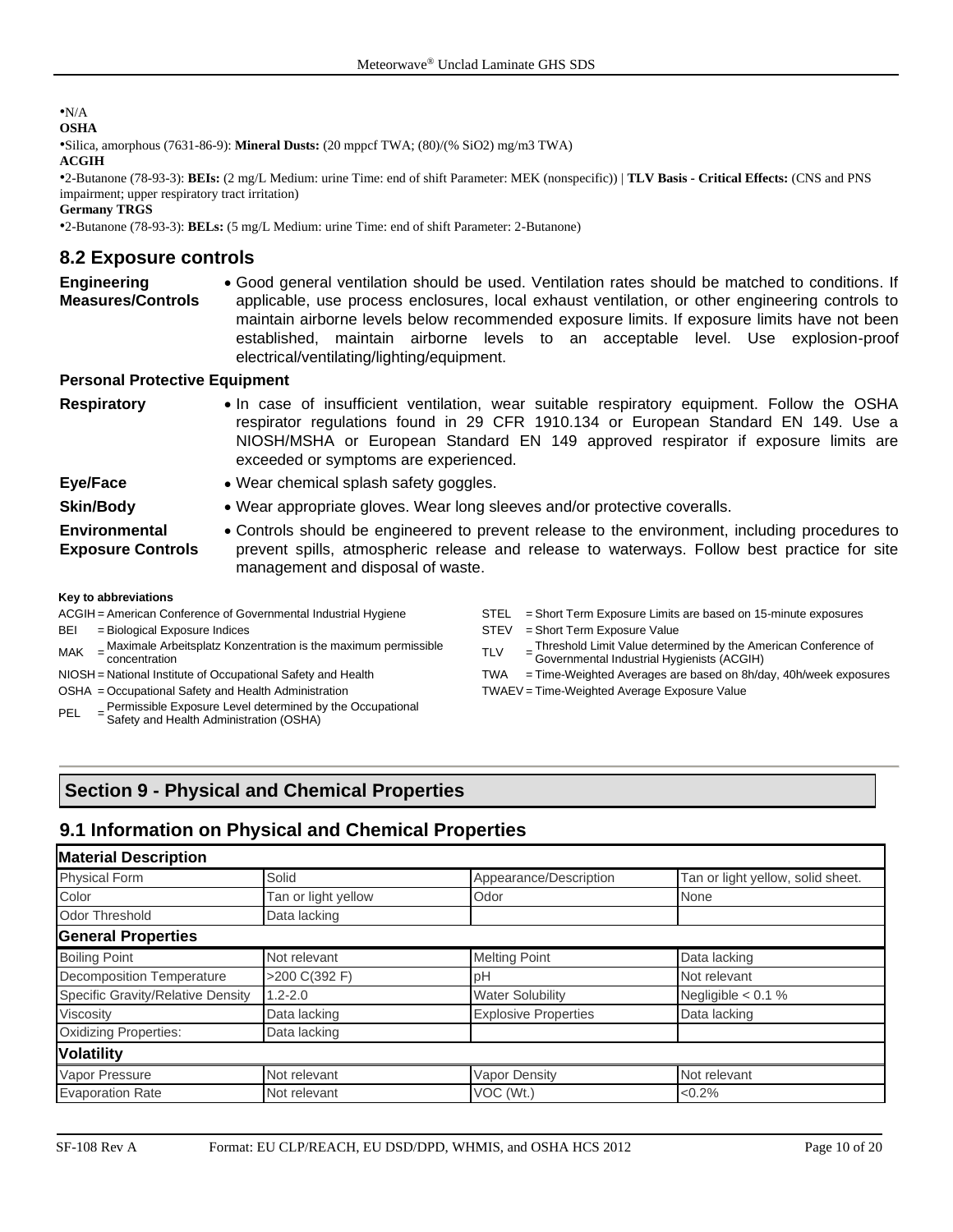| VOC (Vol.)                                       | $< 0.2\%$    | Volatiles (Wt.) | $<0.2\%$     |  |
|--------------------------------------------------|--------------|-----------------|--------------|--|
| Volatiles (Vol.)                                 | $< 0.2\%$    |                 |              |  |
| Flammability                                     |              |                 |              |  |
| <b>Flash Point</b>                               | Not relevant | UEL             | Data lacking |  |
| LEL                                              | Data lacking | Autoignition    | Data lacking |  |
| Flammability (solid, gas)                        | Data lacking |                 |              |  |
| Environmental                                    |              |                 |              |  |
| Octanol/Water Partition coefficient Data lacking |              |                 |              |  |

#### **9.2 Other Information**

• No additional physical and chemical parameters noted.

## **Section 10: Stability and Reactivity**

#### **10.1 Reactivity**

• No dangerous reaction known under conditions of normal use.

#### **10.2 Chemical stability**

• Stable under normal temperatures and pressures.

#### **10.3 Possibility of hazardous reactions**

• Hazardous decomposition will occur at elevated temperatures.

#### **10.4 Conditions to avoid**

• Avoid exposure to excessive heat and flames, sparks, or other ignition sources.

#### **10.5 Incompatible materials**

• Strong acids, strong bases, strong oxidizers, amines.

#### **10.6 Hazardous decomposition products**

• Acrid vapors and fumes, aliphatic and aromatic hydrocarbons of variable composition, CO, CO2, NOx, HBr, HCN

# **Section 11 - Toxicological Information**

#### **11.1 Information on toxicological effects**

|                                                                                                      | <b>Components</b> |                                                                                                                                                                                                                                                                                                                                                                                                                                                                                                                                                                                                                                                                                          |  |  |  |
|------------------------------------------------------------------------------------------------------|-------------------|------------------------------------------------------------------------------------------------------------------------------------------------------------------------------------------------------------------------------------------------------------------------------------------------------------------------------------------------------------------------------------------------------------------------------------------------------------------------------------------------------------------------------------------------------------------------------------------------------------------------------------------------------------------------------------------|--|--|--|
| 2-Butanone (<<br>$0.1\%$                                                                             |                   | <b>Acute Toxicity:</b> Ingestion/Oral-Rat LD50 • 2737 mg/kg; Inhalation-Rat LC50 • 23500 mg/m <sup>3</sup> 8<br>Hour(s); Inhalation-Human TCLo • 1000 mg/m <sup>3</sup> ; Sense Organs and Special Senses: Eye: Conjunctive irritation;<br>Lungs, Thorax, or Respiration: Cough: Skin-Rabbit LD50 • 6480 mg/kg;<br>78-93-3   Irritation: Eye-Human • 350 ppm; Skin-Rabbit • 500 mg 24 Hour(s) • Moderate irritation;<br>Reproductive: Inhalation-Rat TCLo · 1000 ppm 7 Hour(s)(6-15D preg); Reproductive Effects: Effects on Embryo<br>or Fetus: Fetotoxicity (except death, e.g., stunted fetus); Reproductive Effects: Specific Developmental<br>Abnormalities: Musculoskeletal system |  |  |  |
| Glass, oxide,<br>chemicals (30% TO $\Big \begin{array}{c} 65997 - 6 \\ - 6 \end{array}\Big $<br>65%) | 17-3              | Multi-dose Toxicity: Inhalation-Rat TCLo • 16 mg/m <sup>3</sup> 6 Hour(s) 13 Week(s)-Intermittent; Lungs, Thorax, or<br><b>Respiration: Other changes</b>                                                                                                                                                                                                                                                                                                                                                                                                                                                                                                                                |  |  |  |

#### **Potential Health Effects**

#### **Inhalation**

**Acute (Immediate)** • Processes such as cutting, grinding, crushing, or impact may result in generation of excessive amounts of airborne dusts in the workplace. Nuisance dust may affect the lungs but reactions are typically reversible.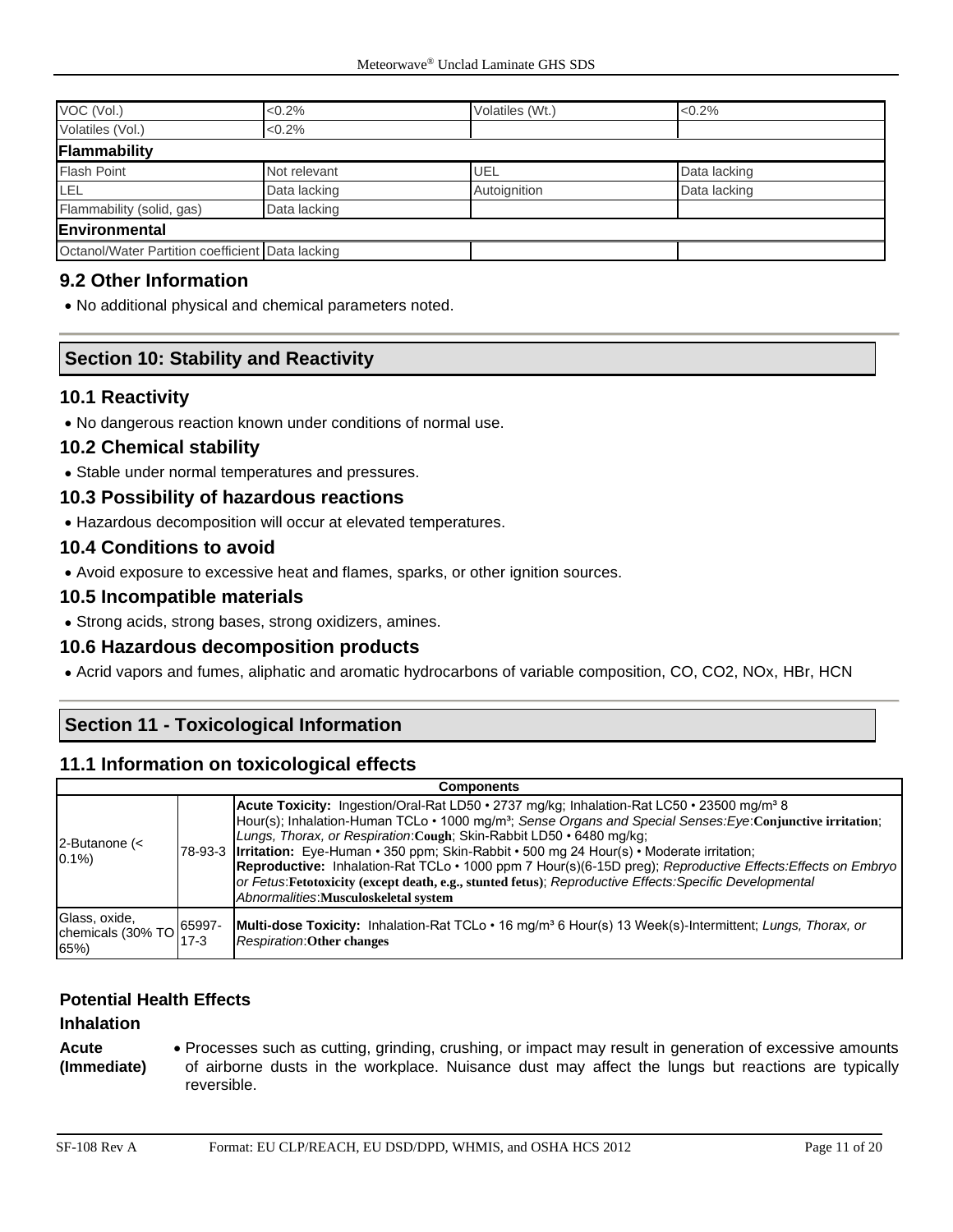| <b>Chronic</b><br>(Delayed)<br><b>Skin</b>                                                                              | • No data available.                                                                                                                                                                                                                                                                                                                                                                                                                                                                                                                                                              |
|-------------------------------------------------------------------------------------------------------------------------|-----------------------------------------------------------------------------------------------------------------------------------------------------------------------------------------------------------------------------------------------------------------------------------------------------------------------------------------------------------------------------------------------------------------------------------------------------------------------------------------------------------------------------------------------------------------------------------|
| Acute<br>(Immediate)                                                                                                    | • May cause mild irritation.                                                                                                                                                                                                                                                                                                                                                                                                                                                                                                                                                      |
| <b>Chronic</b><br>(Delayed)                                                                                             | • No data available.                                                                                                                                                                                                                                                                                                                                                                                                                                                                                                                                                              |
| Eye                                                                                                                     |                                                                                                                                                                                                                                                                                                                                                                                                                                                                                                                                                                                   |
| Acute<br>(Immediate)                                                                                                    | • May cause mild eye irritation (dust).                                                                                                                                                                                                                                                                                                                                                                                                                                                                                                                                           |
| <b>Chronic</b><br>(Delayed)                                                                                             | • No data available.                                                                                                                                                                                                                                                                                                                                                                                                                                                                                                                                                              |
| Ingestion                                                                                                               |                                                                                                                                                                                                                                                                                                                                                                                                                                                                                                                                                                                   |
| Acute<br>(Immediate)                                                                                                    | • No data available.                                                                                                                                                                                                                                                                                                                                                                                                                                                                                                                                                              |
| <b>Chronic</b><br>(Delayed)                                                                                             | • No data available.                                                                                                                                                                                                                                                                                                                                                                                                                                                                                                                                                              |
| <b>Mutagenic</b><br><b>Effects</b>                                                                                      | • No data available.                                                                                                                                                                                                                                                                                                                                                                                                                                                                                                                                                              |
| Carcinogenic<br><b>Effects</b>                                                                                          | • This product contains fibrous glass. Following a thorough review of all the medical-scientific data<br>available at a meeting in October 2001, the IARC panel lowered the classification for fibrous glass from<br>a Group 2B classification ("possibly carcinogenic to humans") to a Group 3 classification ("not<br>classifiable as to carcinogenicity to humans"). According to IARC, there is "no evidence of increased<br>risks of lung cancer from occupational exposures during manufacturing of these materials, and<br>inadequate evidence overall of any cancer risk. |
| Reproductive<br><b>Effects</b>                                                                                          | · No data available.                                                                                                                                                                                                                                                                                                                                                                                                                                                                                                                                                              |
| Key to abbreviations<br>LC = Lethal Concentration<br>$LD = Lethal Doese$<br>TC = Toxic Concentration<br>TD = Toxic Dose |                                                                                                                                                                                                                                                                                                                                                                                                                                                                                                                                                                                   |

# **Section 12 - Ecological Information**

## **12.1 Toxicity**

• Not expected to be harmful to aquatic life.

# **12.2 Persistence and degradability**

• Material data lacking.

# **12.3 Bioaccumulative potential**

• Material data lacking.

# **12.4 Mobility in Soil**

• Material data lacking.

#### **12.5 Results of PBT and vPvB assessment**

• No PBT and vPvB assessment has been conducted.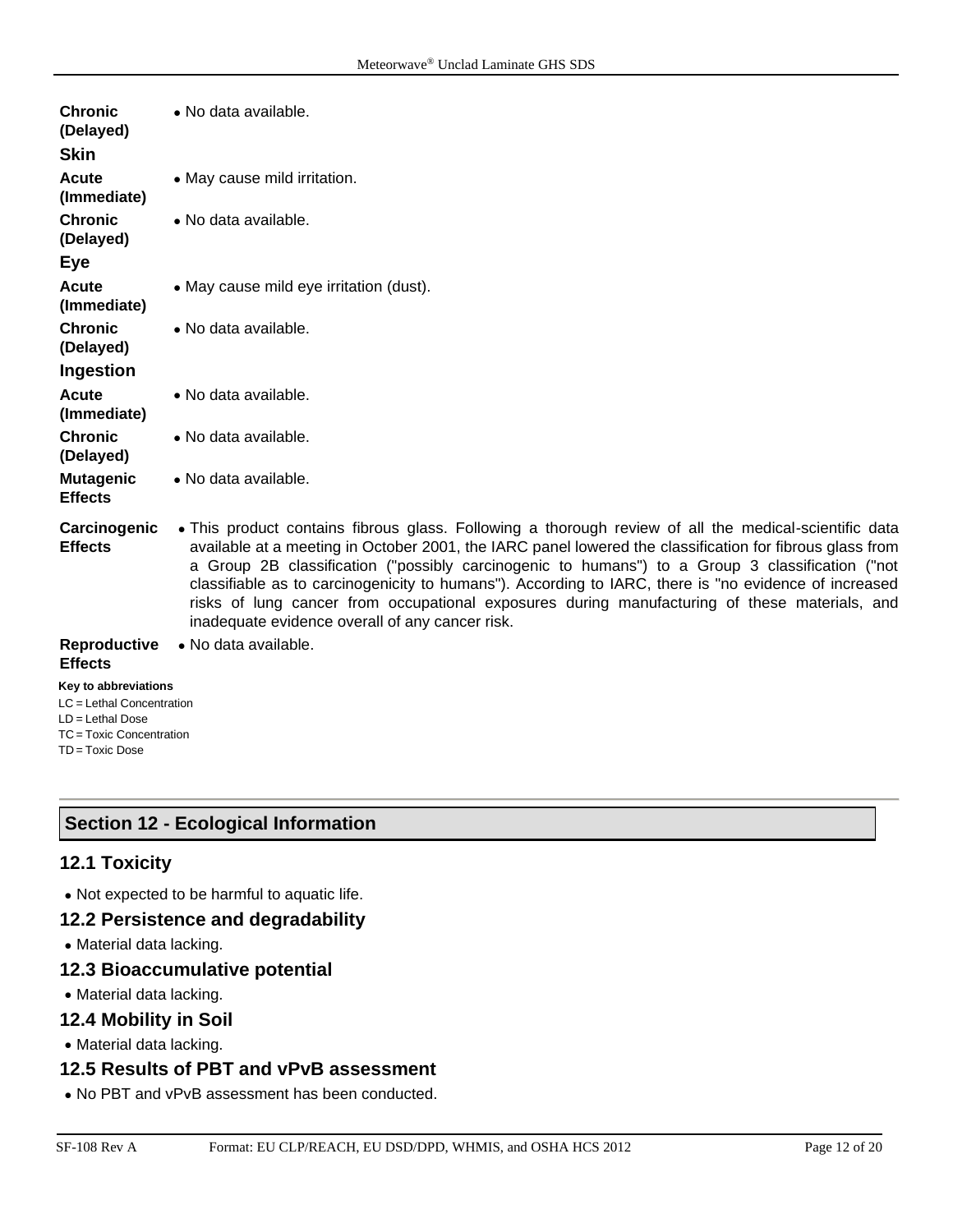## **12.6 Other adverse effects**

• No studies have been found.

#### **Section 13 - Disposal Considerations**

#### **13.1 Waste treatment methods**

- **Product waste** • DO NOT DUMP INTO ANY SEWERS, ON THE GROUND, OR INTO ANY BODY OF WATER. All disposal practices must be in compliance with all Federal, State/Provincial and local laws and regulations. Waste characterizations and compliance with applicable laws are the responsibility solely of the waste generator. THE INFORMATION PRESENTED HERE PERTAINS ONLY TO THE PRODUCT AS SHIPPED IN ITS INTENDED CONDITION AS DESCRIBED IN SDS SECTION 3: Composition Information. For UNUSED & UNCONTAMINATED PRODUCT, the preferred disposal option includes sending to a licensed, permitted waste handler and disposing with incinerator or other thermal destruction device.
- **Packaging**  Dispose of content and/or container in accordance with local, regional, national, and/or international **waste** regulations.

#### **Section 14 - Transport Information**

|                  | <b>14.1 UN</b><br>number | 14.2 UN proper<br>shipping name | 14.3 Transport hazard<br>class(es) | 14.4 Packing<br>group | <b>14.5 Environmental</b><br>hazards |
|------------------|--------------------------|---------------------------------|------------------------------------|-----------------------|--------------------------------------|
| <b>DOT</b>       | NA                       | Not Regulated                   | <b>NA</b>                          | <b>NA</b>             | <b>NDA</b>                           |
| <b>TDG</b>       | ΝA                       | Not Regulated                   | ΝA                                 | <b>NA</b>             | <b>NDA</b>                           |
| <b>IMO/IMDG</b>  | ΝA                       | Not Regulated                   | <b>NA</b>                          | <b>NA</b>             | <b>NDA</b>                           |
| <b>IATA/ICAO</b> | NA                       | Not Regulated                   | <b>NA</b>                          | <b>NA</b>             | <b>NDA</b>                           |

#### **14.6 Special precautions for user** • None specified.

**14.7 Transport in bulk according to Annex II of MARPOL 73/78 and the IBC Code**

- 
- Material not supplied in bulk form.

#### **Section 15 - Regulatory Information**

# **15.1 Safety, health and environmental regulations/legislation specific for the substance or mixture**

#### **SARA Hazard Classifications**

| Chronic |
|---------|
|         |

| <b>State Right To Know</b>  |            |            |           |     |  |
|-----------------------------|------------|------------|-----------|-----|--|
| <b>Component</b>            | <b>CAS</b> | МA         | <b>NJ</b> | РA  |  |
| 2-Butanone                  | 78-93-3    | Yes        | Yes       | Yes |  |
| Cyclohexanone               | 108-94-1   | Yes        | Yes       | Yes |  |
| Silica, amorphous 7631-86-9 |            | <b>Yes</b> | Yes       | Yes |  |
| Glass, oxide,<br>chemicals  | 65997-17-  | Yes        | No        | Yes |  |

| Inventory  |         |                   |                    |       |                  |                  |
|------------|---------|-------------------|--------------------|-------|------------------|------------------|
| Component  | CAS     | <b>Canada DSL</b> | <b>Canada NDSL</b> | China | <b>EU EINECS</b> | <b>EU ELNICS</b> |
| 2-Butanone | 78-93-3 | Yes               | <b>No</b>          | Yes   | <b>Yes</b>       | <b>INo</b>       |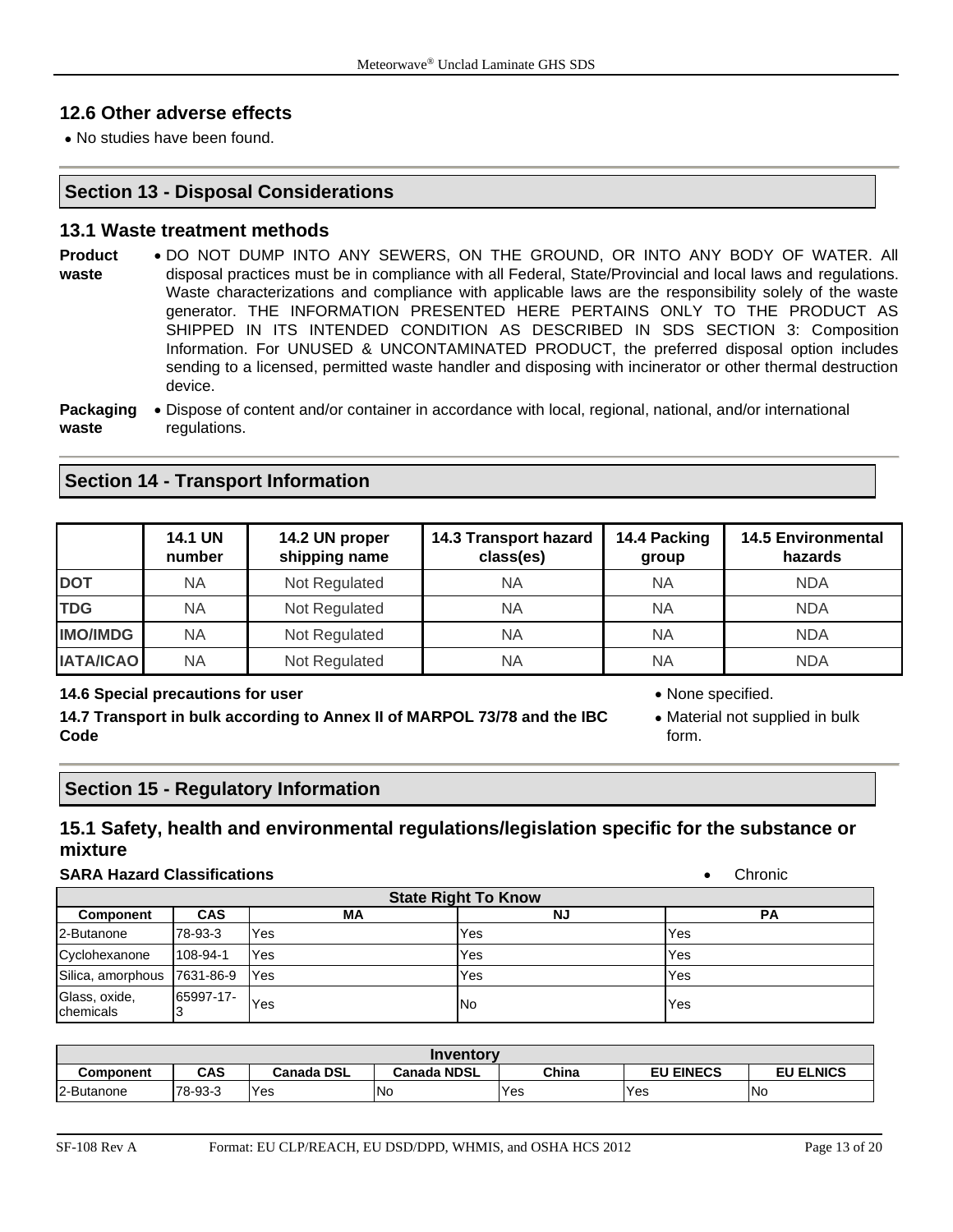| Cyclohexanone              | 108-94-1  | Yes        |     | <b>No</b>         | Yes               | Yes |     | <b>No</b>   |
|----------------------------|-----------|------------|-----|-------------------|-------------------|-----|-----|-------------|
| Silica, amorphous          | 7631-86-9 | Yes        |     | No                | Yes               | Yes |     | <b>No</b>   |
| Glass, oxide,<br>chemicals | 65997-17- | <b>Yes</b> |     | <b>No</b>         | Yes               | Yes |     | <b>No</b>   |
| <b>Inventory (Con't.)</b>  |           |            |     |                   |                   |     |     |             |
| Component                  |           | <b>CAS</b> |     | <b>Japan ENCS</b> | <b>Korea KECL</b> |     |     | <b>TSCA</b> |
| 2-Butanone                 |           | 78-93-3    | Yes |                   | Yes               |     | Yes |             |
| Cyclohexanone              |           | 108-94-1   | Yes |                   | Yes               |     | Yes |             |
| Silica, amorphous          |           | 7631-86-9  | Yes |                   | Yes               |     | Yes |             |
| Glass, oxide, chemicals    |           | 65997-17-3 | Yes |                   | Yes               |     | Yes |             |

## **Australia**

#### **Labor**

| Australia - Work Health and Safety Regulations - Hazardous Substances Requiring Health Monitoring |            |                                     |
|---------------------------------------------------------------------------------------------------|------------|-------------------------------------|
| •Cyclohexanone                                                                                    | 108-94-1   |                                     |
| •2-Butanone                                                                                       | 78-93-3    | <b>Not Listed</b>                   |
| ·Silica, amorphous                                                                                | 7631-86-9  | Not Listed                          |
| ·Glass, oxide, chemicals                                                                          | 65997-17-3 | Not Listed                          |
| .Glass, oxide, chemicals as Glass wool fiber                                                      |            | <b>Not Listed</b>                   |
| Australia - High Volume Industrial Chemicals List                                                 |            |                                     |
| •Cyclohexanone                                                                                    | 108-94-1   |                                     |
| •2-Butanone                                                                                       | 78-93-3    |                                     |
| ·Silica, amorphous                                                                                | 7631-86-9  |                                     |
| ·Glass, oxide, chemicals                                                                          | 65997-17-3 | Not Listed                          |
| .Glass, oxide, chemicals as Glass wool fiber                                                      |            | <b>Not Listed</b>                   |
| Australia - List of Designated Hazardous Substances - Classification                              |            |                                     |
| •Cyclohexanone                                                                                    | 108-94-1   |                                     |
| •2-Butanone                                                                                       | 78-93-3    | F, Xi R11, R36, R66, R67            |
| ·Silica, amorphous                                                                                | 7631-86-9  | <b>Not Listed</b>                   |
| ·Glass, oxide, chemicals                                                                          | 65997-17-3 | Not Listed                          |
| .Glass, oxide, chemicals as Glass wool fiber                                                      |            | <b>Not Listed</b>                   |
| <b>Environment</b>                                                                                |            |                                     |
| Australia - National Pollutant Inventory (NPI) Substance List                                     |            |                                     |
| •Cyclohexanone                                                                                    | 108-94-1   |                                     |
| •2-Butanone                                                                                       | 78-93-3    | 10 tonne/yr Threshold<br>category 1 |
| •Silica, amorphous                                                                                | 7631-86-9  | Not Listed                          |
| ·Glass, oxide, chemicals                                                                          | 65997-17-3 | Not Listed                          |
| .Glass, oxide, chemicals as Glass wool fiber                                                      |            | <b>Not Listed</b>                   |
| <b>Australia - Ozone Protection Act - Scheduled Substances</b>                                    |            |                                     |
| •Cyclohexanone                                                                                    | 108-94-1   |                                     |
| •2-Butanone                                                                                       | 78-93-3    | <b>Not Listed</b>                   |
| ·Silica, amorphous                                                                                | 7631-86-9  | Not Listed                          |
| ·Glass, oxide, chemicals                                                                          | 65997-17-3 | Not Listed                          |
| .Glass, oxide, chemicals as Glass wool fiber                                                      |            | <b>Not Listed</b>                   |
| <b>Australia - Priority Existing Chemical Program</b>                                             |            |                                     |
| •Cyclohexanone                                                                                    | 108-94-1   |                                     |
| •2-Butanone                                                                                       | 78-93-3    | Candidate chemical                  |
| ·Silica, amorphous                                                                                | 7631-86-9  | Not Listed                          |
| ·Glass, oxide, chemicals                                                                          | 65997-17-3 | <b>Not Listed</b>                   |
| •Glass, oxide, chemicals as Glass wool fiber                                                      |            | <b>Not Listed</b>                   |
| Canada                                                                                            |            |                                     |
| Labor                                                                                             |            |                                     |

#### **Canada - WHMIS - Classifications of Substances** •Cyclohexanone 108-94-1 D1B, D2A, D2B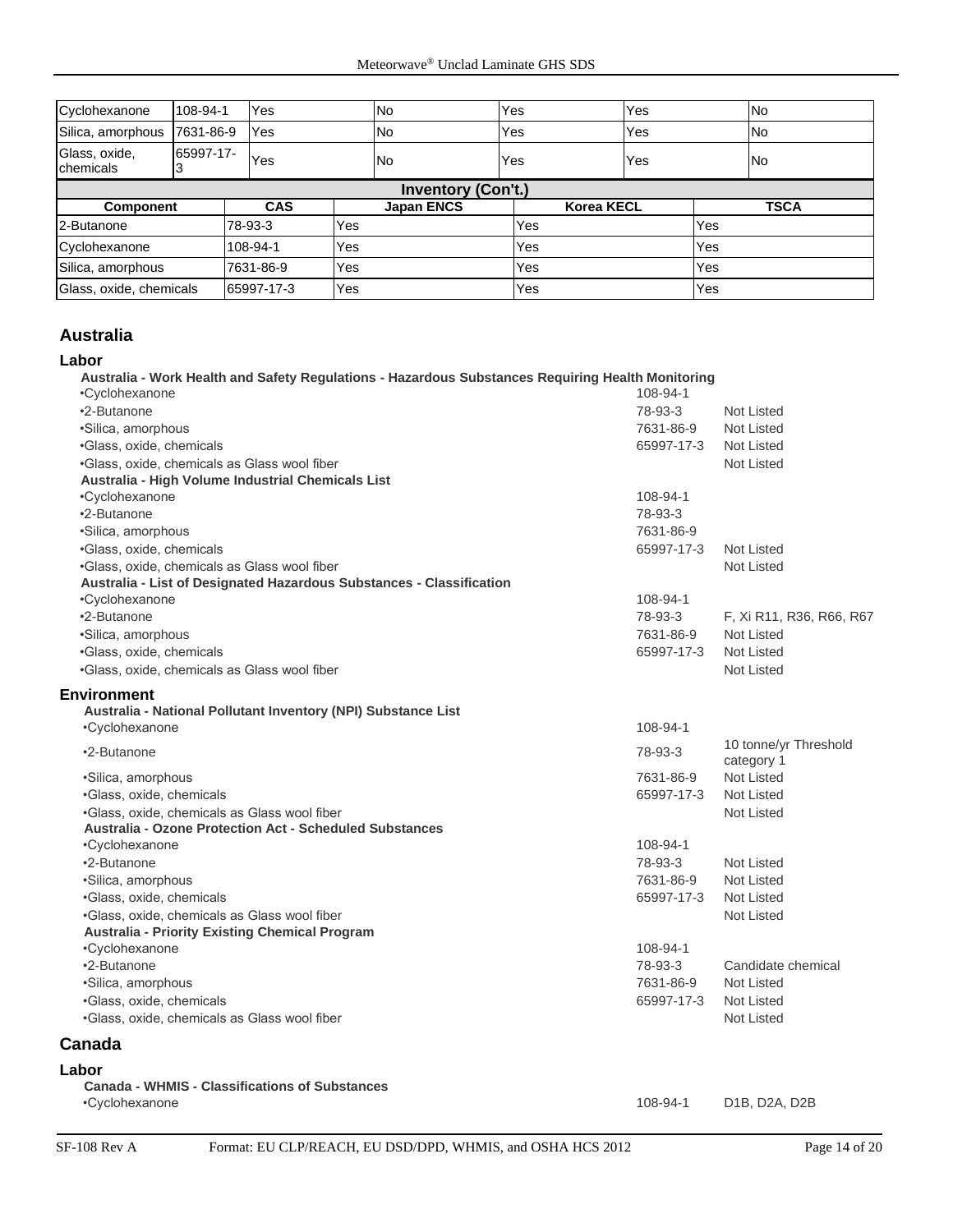| •2-Butanone                                                                                                                       | 78-93-3                 | <b>B2, D2B</b>                                                                                    |
|-----------------------------------------------------------------------------------------------------------------------------------|-------------------------|---------------------------------------------------------------------------------------------------|
| •Silica, amorphous                                                                                                                | 7631-86-9               | Uncontrolled product<br>according to WHMIS<br>classification criteria                             |
| •Glass, oxide, chemicals                                                                                                          | 65997-17-3              | Not Listed<br>Uncontrolled product<br>according to WHMIS                                          |
| •Glass, oxide, chemicals as Glass wool fiber                                                                                      |                         | classification criteria (listed<br>under Glass wool); D2A<br>(listed under Mineral wool<br>fiber) |
| Canada - WHMIS - Ingredient Disclosure List                                                                                       |                         |                                                                                                   |
| •Cyclohexanone                                                                                                                    | 108-94-1                | $1\%$                                                                                             |
| •2-Butanone                                                                                                                       | 78-93-3                 | $1\%$                                                                                             |
| •Silica, amorphous                                                                                                                | 7631-86-9               | 1%                                                                                                |
| ·Glass, oxide, chemicals                                                                                                          | 65997-17-3              | <b>Not Listed</b>                                                                                 |
| .Glass, oxide, chemicals as Glass wool fiber                                                                                      |                         | <b>Not Listed</b>                                                                                 |
| <b>Environment</b><br><b>Canada - CEPA - Priority Substances List</b>                                                             |                         |                                                                                                   |
| •Cyclohexanone                                                                                                                    | 108-94-1                |                                                                                                   |
| •2-Butanone                                                                                                                       | 78-93-3                 | <b>Not Listed</b>                                                                                 |
| ·Silica, amorphous                                                                                                                | 7631-86-9               | Not Listed                                                                                        |
| ·Glass, oxide, chemicals                                                                                                          | 65997-17-3              | <b>Not Listed</b>                                                                                 |
| .Glass, oxide, chemicals as Glass wool fiber                                                                                      |                         | <b>Not Listed</b>                                                                                 |
| <b>Europe</b>                                                                                                                     |                         |                                                                                                   |
| <b>Other</b>                                                                                                                      |                         |                                                                                                   |
| EU - CLP (1272/2008) - Annex VI - Table 3.2 - Classification                                                                      |                         |                                                                                                   |
| •Cyclohexanone                                                                                                                    | 108-94-1                | F, R10 C; Xn R20                                                                                  |
| •2-Butanone                                                                                                                       | 78-93-3                 | F; R11 Xi; R36 R66 R67                                                                            |
| ·Silica, amorphous                                                                                                                | 7631-86-9               | <b>Not Listed</b>                                                                                 |
| ·Glass, oxide, chemicals                                                                                                          | 65997-17-3              | Not Listed                                                                                        |
| .Glass, oxide, chemicals as Glass wool fiber                                                                                      |                         | <b>Not Listed</b>                                                                                 |
| EU - CLP (1272/2008) - Annex VI - Table 3.2 - Concentration Limits<br>•Cyclohexanone                                              | 108-94-1                | C>=25% Xn R 20                                                                                    |
| •2-Butanone                                                                                                                       | 78-93-3                 | Not Listed                                                                                        |
| •Silica, amorphous                                                                                                                | 7631-86-9               | <b>Not Listed</b>                                                                                 |
| ·Glass, oxide, chemicals                                                                                                          | 65997-17-3              | Not Listed                                                                                        |
| .Glass, oxide, chemicals as Glass wool fiber                                                                                      |                         | <b>Not Listed</b>                                                                                 |
| EU - CLP (1272/2008) - Annex VI - Table 3.2 - Labelling                                                                           |                         |                                                                                                   |
| •Cyclohexanone                                                                                                                    | 108-94-1                |                                                                                                   |
| •2-Butanone                                                                                                                       | 78-93-3                 | F Xi R:11-36-66-67 S:(2)-9-<br>16                                                                 |
| ·Silica, amorphous                                                                                                                | 7631-86-9               | Not Listed                                                                                        |
| ·Glass, oxide, chemicals                                                                                                          | 65997-17-3              | <b>Not Listed</b>                                                                                 |
| .Glass, oxide, chemicals as Glass wool fiber<br>EU - CLP (1272/2008) - Annex VI - Table 3.2 - Notes - Substances and Preparations |                         | Not Listed                                                                                        |
| •Cyclohexanone                                                                                                                    | 108-94-1                |                                                                                                   |
| •2-Butanone                                                                                                                       | 78-93-3                 | Not Listed                                                                                        |
| ·Silica, amorphous                                                                                                                | 7631-86-9               | Not Listed                                                                                        |
| ·Glass, oxide, chemicals                                                                                                          | 65997-17-3              | Not Listed                                                                                        |
| •Glass, oxide, chemicals as Glass wool fiber                                                                                      |                         | Not Listed                                                                                        |
| EU - CLP (1272/2008) - Annex VI - Table 3.2 - Safety Phrases                                                                      |                         |                                                                                                   |
| •Cyclohexanone                                                                                                                    | 108-94-1                | $S(2)-25$                                                                                         |
| •2-Butanone                                                                                                                       | 78-93-3                 | $S:(2)-9-16$                                                                                      |
| ·Silica, amorphous<br>·Glass, oxide, chemicals                                                                                    | 7631-86-9<br>65997-17-3 | Not Listed<br>Not Listed                                                                          |
| .Glass, oxide, chemicals as Glass wool fiber                                                                                      |                         | Not Listed                                                                                        |
|                                                                                                                                   |                         |                                                                                                   |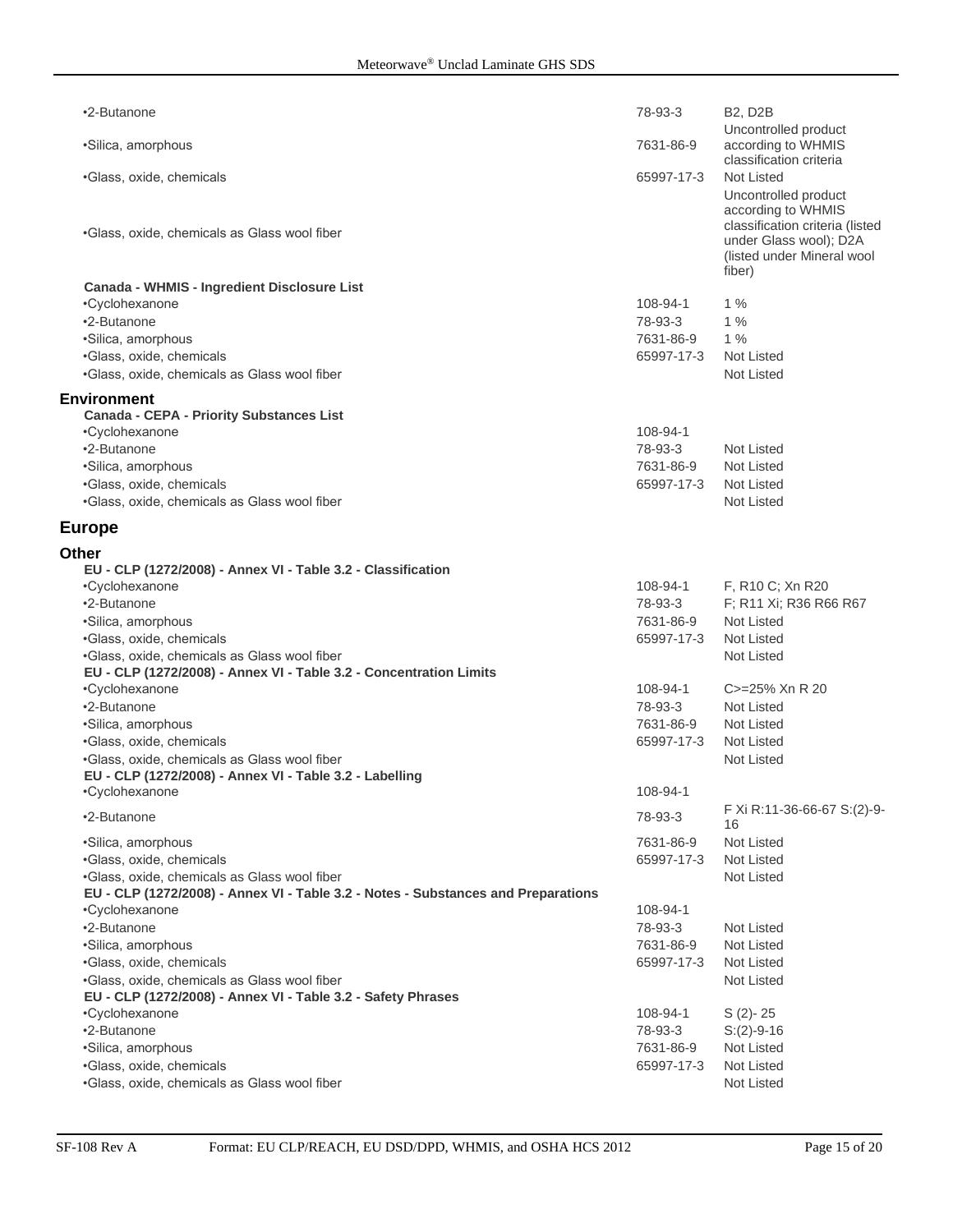# **Germany**

| Environment<br>Germany - TA Luft - Types and Classes                     |            |                                               |
|--------------------------------------------------------------------------|------------|-----------------------------------------------|
| •Cyclohexanone                                                           | 108-94-1   |                                               |
| •2-Butanone                                                              | 78-93-3    | Not Listed                                    |
| ·Silica, amorphous                                                       | 7631-86-9  | Not Listed                                    |
| ·Glass, oxide, chemicals                                                 | 65997-17-3 | Not Listed                                    |
| .Glass, oxide, chemicals as Glass wool fiber                             |            | Not Listed                                    |
| Germany - TA Luft - Emission Limits for Carcinogenic Substances          |            |                                               |
| •Cyclohexanone                                                           | 108-94-1   |                                               |
| •2-Butanone                                                              | 78-93-3    | Not Listed                                    |
| •Silica, amorphous                                                       | 7631-86-9  | Not Listed                                    |
| ·Glass, oxide, chemicals                                                 | 65997-17-3 | Not Listed                                    |
| .Glass, oxide, chemicals as Glass wool fiber                             |            | Not Listed                                    |
| Germany - TA Luft - Emission Limits for Fibers                           |            |                                               |
| •Cyclohexanone                                                           | 108-94-1   | Not Listed                                    |
| •2-Butanone                                                              | 78-93-3    | Not Listed                                    |
| ·Silica, amorphous                                                       | 7631-86-9  | Not Listed                                    |
| ·Glass, oxide, chemicals                                                 | 65997-17-3 | Not Listed                                    |
| .Glass, oxide, chemicals as Glass wool fiber                             |            | Not Listed                                    |
| Germany - TA Luft - Emission Limits for Inorganic Dusts                  |            |                                               |
| •Cyclohexanone                                                           | 108-94-1   | Not Listed                                    |
| •2-Butanone                                                              | 78-93-3    | Not Listed                                    |
| ·Silica, amorphous                                                       | 7631-86-9  | Not Listed                                    |
| ·Glass, oxide, chemicals                                                 | 65997-17-3 | Not Listed                                    |
| .Glass, oxide, chemicals as Glass wool fiber                             |            | Not Listed                                    |
| Germany - TA Luft - Emission Limits for Inorganic Gases                  |            |                                               |
| •Cyclohexanone                                                           | 108-94-1   | Not Listed                                    |
| •2-Butanone                                                              | 78-93-3    | Not Listed                                    |
| ·Silica, amorphous                                                       | 7631-86-9  | Not Listed                                    |
| ·Glass, oxide, chemicals                                                 | 65997-17-3 | Not Listed                                    |
| .Glass, oxide, chemicals as Glass wool fiber                             |            | Not Listed                                    |
| Germany - TA Luft - Emission Limits for Organic Substances               | 108-94-1   |                                               |
| •Cyclohexanone<br>•2-Butanone                                            |            | Not Listed                                    |
|                                                                          | 78-93-3    | Not Listed                                    |
| ·Silica, amorphous                                                       | 7631-86-9  | Not Listed                                    |
| ·Glass, oxide, chemicals<br>.Glass, oxide, chemicals as Glass wool fiber | 65997-17-3 | Not Listed                                    |
| Germany - Water Classification (VwVwS) - Annex 1                         |            |                                               |
| •Cyclohexanone                                                           | 108-94-1   |                                               |
| •2-Butanone                                                              | 78-93-3    | Not Listed                                    |
|                                                                          |            | ID Number 849, not                            |
| ·Silica, amorphous                                                       | 7631-86-9  | considered hazardous to<br>water              |
| ·Glass, oxide, chemicals                                                 | 65997-17-3 | Not Listed                                    |
| .Glass, oxide, chemicals as Glass wool fiber                             |            | Not Listed                                    |
| Germany - Water Classification (VwVwS) - Annex 2 - Water Hazard Classes  |            |                                               |
| •Cyclohexanone                                                           | 108-94-1   |                                               |
|                                                                          |            | ID Number 150, hazard                         |
| •2-Butanone                                                              | 78-93-3    | class 1 - low hazard to<br>waters             |
| •Silica, amorphous                                                       | 7631-86-9  | Not Listed                                    |
| ·Glass, oxide, chemicals                                                 | 65997-17-3 | Not Listed                                    |
| .Glass, oxide, chemicals as Glass wool fiber                             |            | Not Listed                                    |
| Germany - Water Classification (VwVwS) - Annex 3                         |            |                                               |
| •Cyclohexanone                                                           | 108-94-1   |                                               |
| •2-Butanone                                                              | 78-93-3    | Not Listed                                    |
| •Silica, amorphous                                                       | 7631-86-9  | ID Number 849, not<br>considered hazardous to |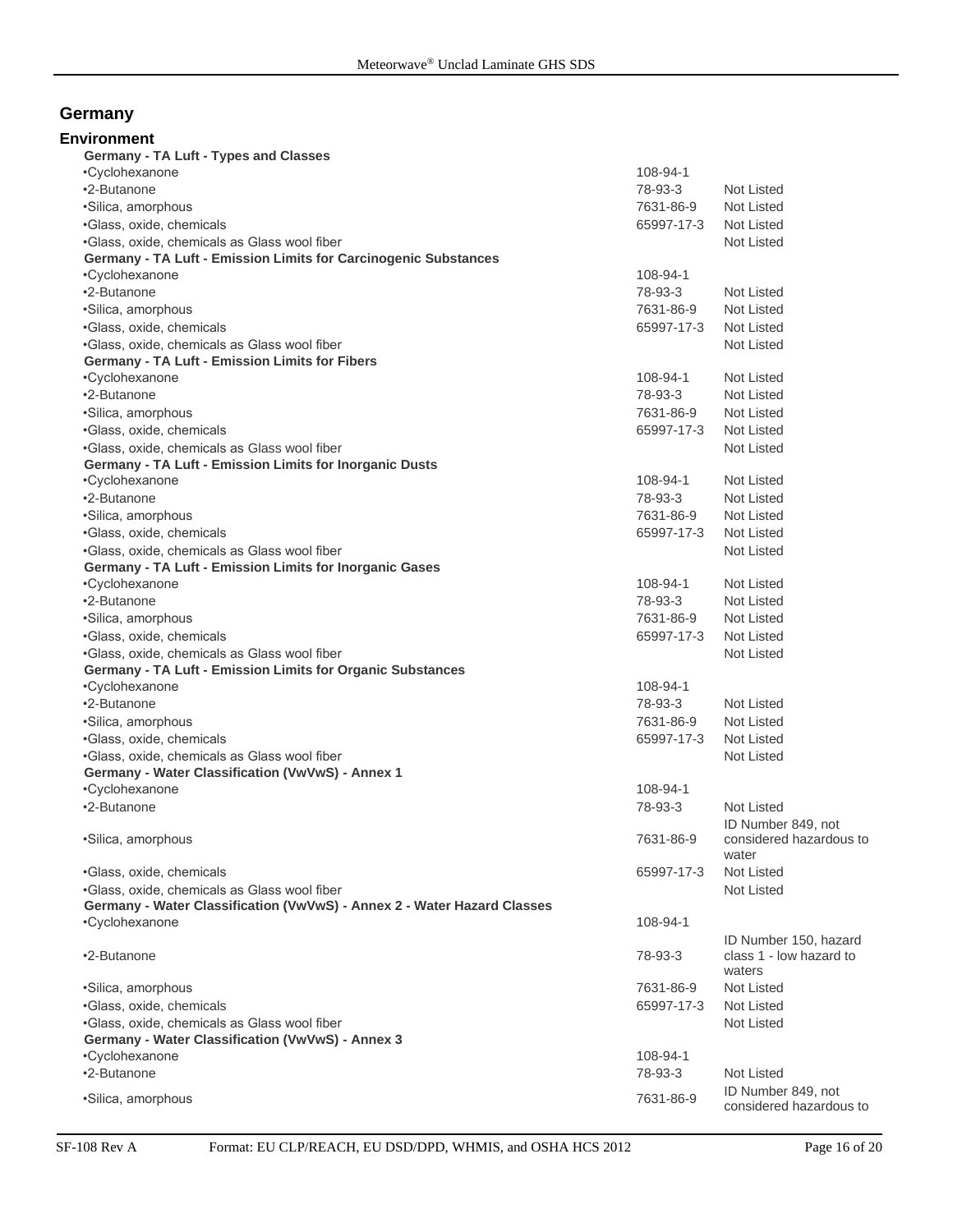|                                                                           |            | water                           |
|---------------------------------------------------------------------------|------------|---------------------------------|
| •Glass, oxide, chemicals                                                  | 65997-17-3 | Not Listed                      |
| .Glass, oxide, chemicals as Glass wool fiber                              |            | <b>Not Listed</b>               |
| <b>United States</b>                                                      |            |                                 |
| Labor                                                                     |            |                                 |
| U.S. - OSHA - Process Safety Management - Highly Hazardous Chemicals      |            |                                 |
| •Cyclohexanone                                                            | 108-94-1   | <b>Not Listed</b>               |
| •2-Butanone                                                               | 78-93-3    | <b>Not Listed</b>               |
| •Silica, amorphous                                                        | 7631-86-9  | <b>Not Listed</b>               |
| ·Glass, oxide, chemicals                                                  | 65997-17-3 | <b>Not Listed</b>               |
| .Glass, oxide, chemicals as Glass wool fiber                              |            | <b>Not Listed</b>               |
| U.S. - OSHA - Specifically Regulated Chemicals                            |            |                                 |
| •Cyclohexanone                                                            | 108-94-1   | <b>Not Listed</b>               |
| •2-Butanone                                                               | 78-93-3    | Not Listed                      |
| ·Silica, amorphous                                                        | 7631-86-9  | Not Listed                      |
| ·Glass, oxide, chemicals                                                  | 65997-17-3 | <b>Not Listed</b>               |
| •Glass, oxide, chemicals as Glass wool fiber                              |            | <b>Not Listed</b>               |
| <b>Environment</b>                                                        |            |                                 |
| U.S. - CAA (Clean Air Act) - 1990 Hazardous Air Pollutants                |            |                                 |
| •Cyclohexanone                                                            | 108-94-1   |                                 |
| •2-Butanone                                                               | 78-93-3    | Not Listed                      |
| ·Silica, amorphous                                                        | 7631-86-9  | <b>Not Listed</b>               |
| •Glass, oxide, chemicals                                                  | 65997-17-3 | <b>Not Listed</b>               |
|                                                                           |            | (including mineral fiber        |
|                                                                           |            | emissions from facilities       |
|                                                                           |            | manufacturing or processing     |
| •Glass, oxide, chemicals as Glass wool fiber                              |            | glass, rock, or slag fibers [or |
|                                                                           |            | other mineral derived fibers]   |
|                                                                           |            | of average diameter 1 µm or     |
| U.S. - CERCLA/SARA - Hazardous Substances and their Reportable Quantities |            | less)                           |
|                                                                           |            | 5000 lb final RQ; 2270 kg       |
| •Cyclohexanone                                                            | 108-94-1   | final RQ                        |
| •2-Butanone                                                               |            | 5000 lb final RQ; 2270 kg       |
|                                                                           | 78-93-3    | final RQ                        |
| ·Silica, amorphous                                                        | 7631-86-9  | Not Listed                      |
| •Glass, oxide, chemicals                                                  | 65997-17-3 | Not Listed                      |
| .Glass, oxide, chemicals as Glass wool fiber                              |            | Not Listed                      |
| U.S. - CERCLA/SARA - Radionuclides and Their Reportable Quantities        |            |                                 |
| ∙Cyclohexanone                                                            | 108-94-1   | Not Listed                      |
| •2-Butanone                                                               | 78-93-3    | Not Listed                      |
| ·Silica, amorphous                                                        | 7631-86-9  | Not Listed                      |
| ·Glass, oxide, chemicals                                                  | 65997-17-3 | Not Listed                      |
| .Glass, oxide, chemicals as Glass wool fiber                              |            | <b>Not Listed</b>               |
| U.S. - CERCLA/SARA - Section 302 Extremely Hazardous Substances EPCRA RQs |            |                                 |
| •Cyclohexanone                                                            | 108-94-1   | Not Listed                      |
| •2-Butanone                                                               | 78-93-3    | Not Listed                      |
| ·Silica, amorphous                                                        | 7631-86-9  | Not Listed                      |
| ·Glass, oxide, chemicals                                                  | 65997-17-3 | Not Listed                      |
| .Glass, oxide, chemicals as Glass wool fiber                              |            | Not Listed                      |
| U.S. - CERCLA/SARA - Section 302 Extremely Hazardous Substances TPQs      |            |                                 |
| •Cyclohexanone                                                            | 108-94-1   | Not Listed                      |
| •2-Butanone                                                               | 78-93-3    | Not Listed                      |
| ·Silica, amorphous                                                        | 7631-86-9  | Not Listed                      |
| ·Glass, oxide, chemicals                                                  | 65997-17-3 | Not Listed                      |
| .Glass, oxide, chemicals as Glass wool fiber                              |            | Not Listed                      |
| U.S. - CERCLA/SARA - Section 313 - Emission Reporting                     |            |                                 |
| •Cyclohexanone                                                            | 108-94-1   | Not Listed                      |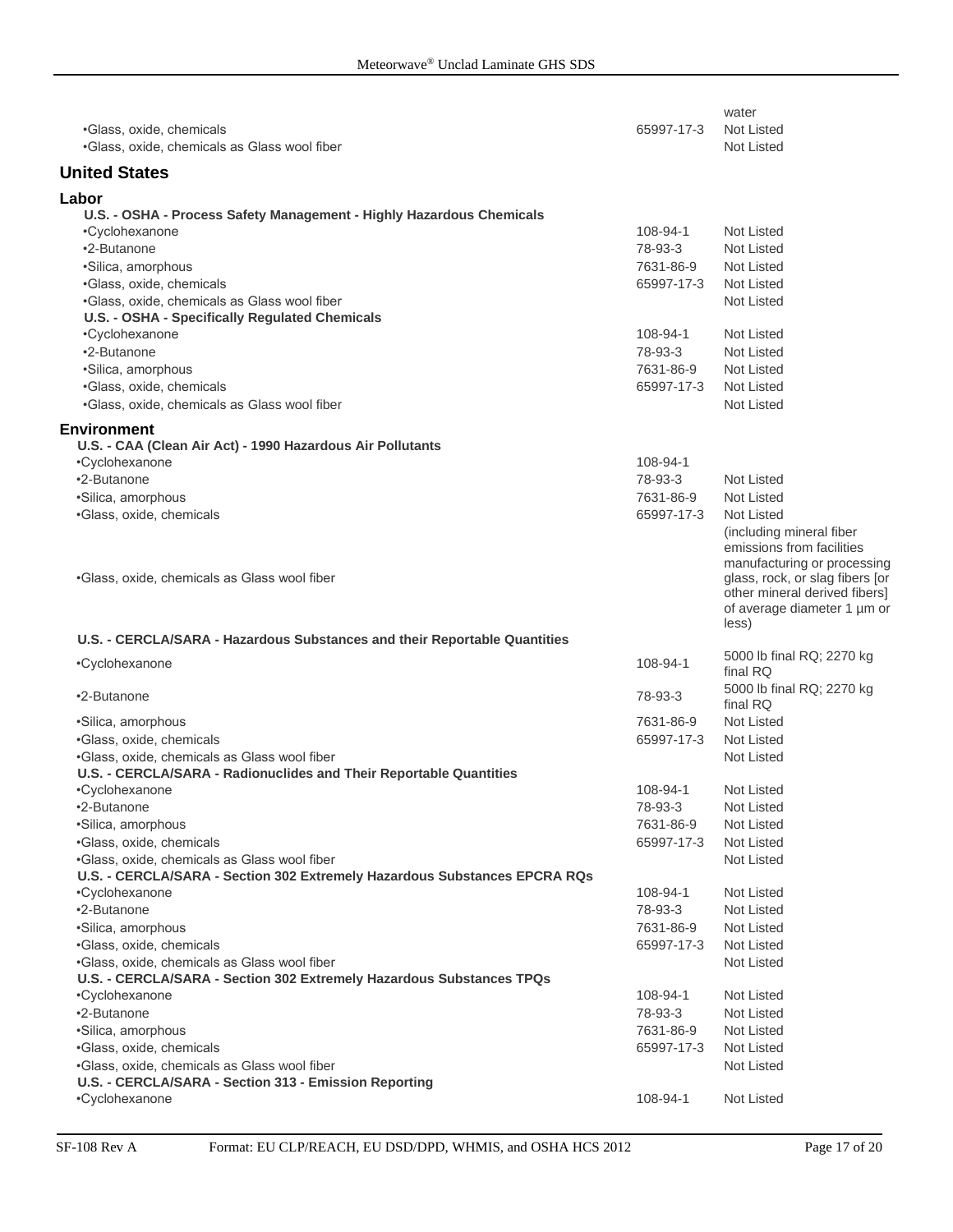| •2-Butanone                                                                                                   | 78-93-3    | <b>Not Listed</b>            |  |  |
|---------------------------------------------------------------------------------------------------------------|------------|------------------------------|--|--|
| •Silica, amorphous                                                                                            | 7631-86-9  | Not Listed                   |  |  |
| ·Glass, oxide, chemicals                                                                                      | 65997-17-3 | Not Listed                   |  |  |
| .Glass, oxide, chemicals as Glass wool fiber                                                                  |            | Not Listed                   |  |  |
| U.S. - CERCLA/SARA - Section 313 - PBT Chemical Listing                                                       |            |                              |  |  |
| •Cyclohexanone                                                                                                | 108-94-1   | Not Listed                   |  |  |
|                                                                                                               |            |                              |  |  |
| •2-Butanone                                                                                                   | 78-93-3    | Not Listed                   |  |  |
| •Silica, amorphous                                                                                            | 7631-86-9  | Not Listed                   |  |  |
| ·Glass, oxide, chemicals                                                                                      | 65997-17-3 | Not Listed                   |  |  |
| .Glass, oxide, chemicals as Glass wool fiber                                                                  |            | Not Listed                   |  |  |
| U.S. - RCRA (Resource Conservation & Recovery Act) - Basis for Listing - Appendix VII                         |            |                              |  |  |
| •Cyclohexanone                                                                                                | 108-94-1   |                              |  |  |
| •2-Butanone                                                                                                   | 78-93-3    | Included in waste streams:   |  |  |
|                                                                                                               |            | F005, F039                   |  |  |
| •Silica, amorphous                                                                                            | 7631-86-9  | Not Listed                   |  |  |
| ·Glass, oxide, chemicals                                                                                      | 65997-17-3 | Not Listed                   |  |  |
| U.S. - RCRA (Resource Conservation & Recovery Act) - Constituents for Detection Monitoring                    |            |                              |  |  |
| •Cyclohexanone                                                                                                | 108-94-1   |                              |  |  |
| •2-Butanone                                                                                                   | 78-93-3    |                              |  |  |
| ·Silica, amorphous                                                                                            | 7631-86-9  | <b>Not Listed</b>            |  |  |
| ·Glass, oxide, chemicals                                                                                      | 65997-17-3 | <b>Not Listed</b>            |  |  |
| U.S. - RCRA (Resource Conservation & Recovery Act) - List for Hazardous Constituents                          |            |                              |  |  |
| •Cyclohexanone                                                                                                | 108-94-1   |                              |  |  |
| •2-Butanone                                                                                                   | 78-93-3    |                              |  |  |
| ·Silica, amorphous                                                                                            | 7631-86-9  | Not Listed                   |  |  |
| ·Glass, oxide, chemicals                                                                                      | 65997-17-3 | <b>Not Listed</b>            |  |  |
| .Glass, oxide, chemicals as Glass wool fiber                                                                  |            | Not Listed                   |  |  |
| U.S. - RCRA (Resource Conservation & Recovery Act) - Phase 4 LDR Rule - Universal Treatment Standards         |            |                              |  |  |
| •Cyclohexanone                                                                                                | 108-94-1   |                              |  |  |
|                                                                                                               |            | $0.28$ mg/L (wastewater); 36 |  |  |
| •2-Butanone                                                                                                   | 78-93-3    | mg/kg (nonwastewater)        |  |  |
| •Silica, amorphous                                                                                            | 7631-86-9  | Not Listed                   |  |  |
| ·Glass, oxide, chemicals                                                                                      | 65997-17-3 | Not Listed                   |  |  |
| U.S. - RCRA (Resource Conservation & Recovery Act) - TSD Facilities Ground Water Monitoring                   |            |                              |  |  |
| •Cyclohexanone                                                                                                | 108-94-1   |                              |  |  |
| •2-Butanone                                                                                                   | 78-93-3    |                              |  |  |
| ·Silica, amorphous                                                                                            | 7631-86-9  | Not Listed                   |  |  |
| •Glass, oxide, chemicals                                                                                      | 65997-17-3 | <b>Not Listed</b>            |  |  |
| U.S. - RCRA (Resource Conservation & Recovery Act) - U Series Wastes - Acutely Toxic Wastes & Other Hazardous |            |                              |  |  |
| <b>Characteristics</b>                                                                                        |            |                              |  |  |
| •Cyclohexanone                                                                                                | 108-94-1   |                              |  |  |
|                                                                                                               |            | waste number U159            |  |  |
| •2-Butanone                                                                                                   | 78-93-3    | (Ignitable waste, Toxic      |  |  |
|                                                                                                               |            | waste)                       |  |  |
| •Silica, amorphous                                                                                            | 7631-86-9  | <b>Not Listed</b>            |  |  |
|                                                                                                               |            |                              |  |  |
| <b>United States - California</b>                                                                             |            |                              |  |  |
| <b>Environment</b>                                                                                            |            |                              |  |  |
| U.S. - California - Proposition 65 - Carcinogens List                                                         |            |                              |  |  |
| •Cyclohexanone                                                                                                | 108-94-1   | Not Listed                   |  |  |
| •2-Butanone                                                                                                   | 78-93-3    | Not Listed                   |  |  |
| ·Silica, amorphous                                                                                            | 7631-86-9  | Not Listed                   |  |  |
| ·Glass, oxide, chemicals                                                                                      | 65997-17-3 | Not Listed                   |  |  |
|                                                                                                               |            | carcinogen, initial date     |  |  |
| .Glass, oxide, chemicals as Glass wool fiber                                                                  |            | 7/1/90 (inhalable and        |  |  |
|                                                                                                               |            | biopersistent)               |  |  |
| U.S. - California - Proposition 65 - Developmental Toxicity                                                   |            |                              |  |  |
| •Cyclohexanone                                                                                                | 108-94-1   | Not Listed                   |  |  |
| •2-Butanone                                                                                                   | 78-93-3    | Not Listed                   |  |  |
|                                                                                                               |            |                              |  |  |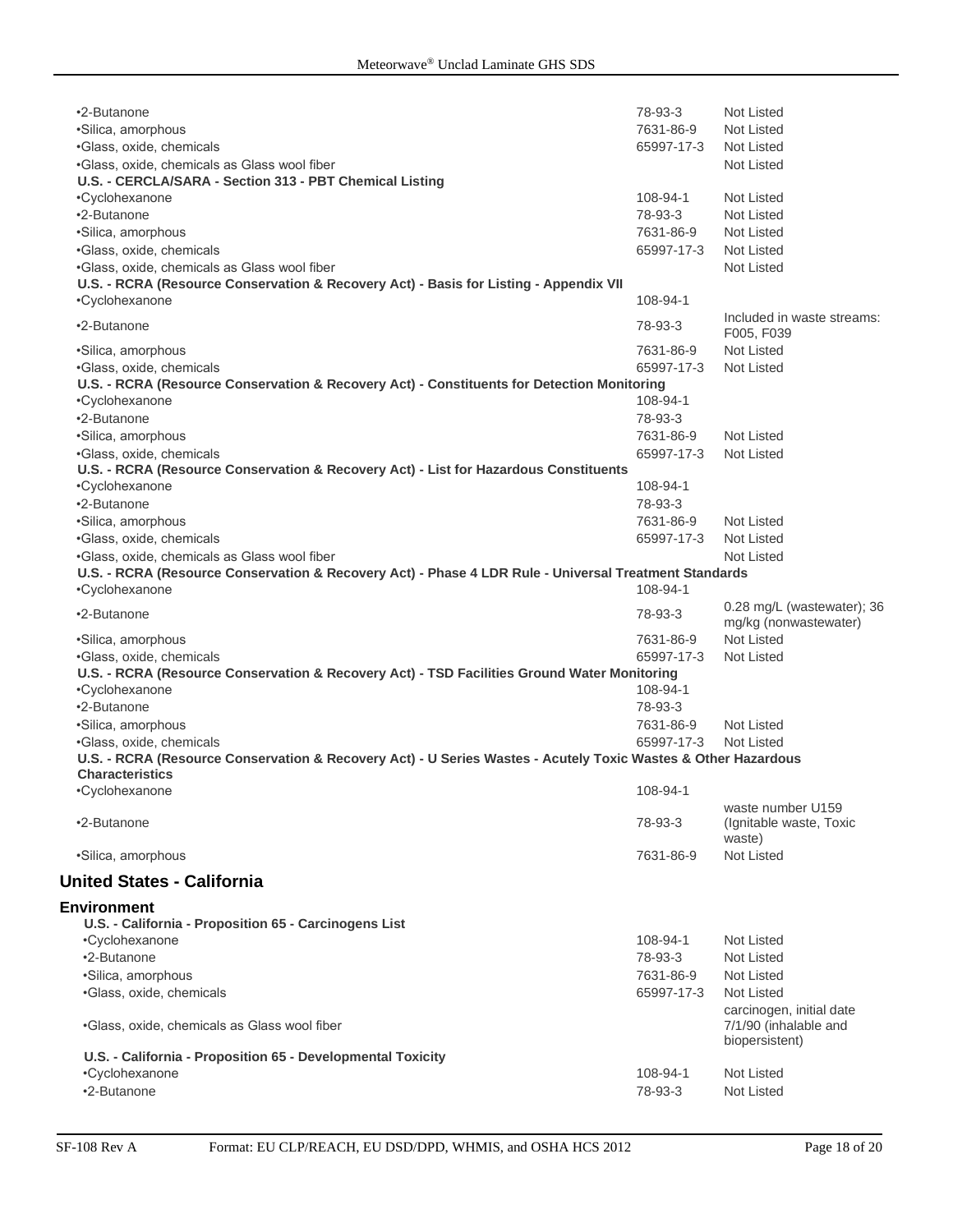| •Silica, amorphous<br>•Glass, oxide, chemicals<br>•Glass, oxide, chemicals as Glass wool fiber<br>U.S. - California - Proposition 65 - Maximum Allowable Dose Levels (MADL) | 7631-86-9<br>65997-17-3 | Not Listed<br>Not Listed<br><b>Not Listed</b> |  |  |
|-----------------------------------------------------------------------------------------------------------------------------------------------------------------------------|-------------------------|-----------------------------------------------|--|--|
| •Cyclohexanone                                                                                                                                                              | 108-94-1                | Not Listed                                    |  |  |
| •2-Butanone                                                                                                                                                                 | 78-93-3                 | Not Listed                                    |  |  |
| •Silica, amorphous                                                                                                                                                          | 7631-86-9               | <b>Not Listed</b>                             |  |  |
| •Glass, oxide, chemicals                                                                                                                                                    | 65997-17-3              | Not Listed                                    |  |  |
| •Glass, oxide, chemicals as Glass wool fiber                                                                                                                                |                         | Not Listed                                    |  |  |
| U.S. - California - Proposition 65 - No Significant Risk Levels (NSRL)                                                                                                      |                         |                                               |  |  |
| •Cyclohexanone                                                                                                                                                              | 108-94-1                | Not Listed                                    |  |  |
| •2-Butanone                                                                                                                                                                 | 78-93-3                 | <b>Not Listed</b>                             |  |  |
| •Silica, amorphous                                                                                                                                                          | 7631-86-9               | <b>Not Listed</b>                             |  |  |
| •Glass, oxide, chemicals                                                                                                                                                    | 65997-17-3              | Not Listed                                    |  |  |
| •Glass, oxide, chemicals as Glass wool fiber                                                                                                                                |                         | Not Listed                                    |  |  |
| U.S. - California - Proposition 65 - Reproductive Toxicity - Female                                                                                                         |                         |                                               |  |  |
| •Cyclohexanone                                                                                                                                                              | 108-94-1                | Not Listed                                    |  |  |
| •2-Butanone                                                                                                                                                                 | 78-93-3                 | Not Listed                                    |  |  |
| •Silica, amorphous                                                                                                                                                          | 7631-86-9               | Not Listed                                    |  |  |
| •Glass, oxide, chemicals                                                                                                                                                    | 65997-17-3              | Not Listed                                    |  |  |
| •Glass, oxide, chemicals as Glass wool fiber                                                                                                                                |                         | Not Listed                                    |  |  |
| U.S. - California - Proposition 65 - Reproductive Toxicity - Male                                                                                                           |                         |                                               |  |  |
| •Cyclohexanone                                                                                                                                                              | 108-94-1                | Not Listed                                    |  |  |
| •2-Butanone                                                                                                                                                                 | 78-93-3                 | Not Listed                                    |  |  |
| ·Silica, amorphous                                                                                                                                                          | 7631-86-9               | Not Listed                                    |  |  |
| •Glass, oxide, chemicals                                                                                                                                                    | 65997-17-3              | Not Listed                                    |  |  |
| •Glass, oxide, chemicals as Glass wool fiber                                                                                                                                |                         | <b>Not Listed</b>                             |  |  |

#### **United States - Pennsylvania**

#### **Labor U.S. - Pennsylvania - RTK (Right to Know) - Environmental Hazard List** •Cyclohexanone 108-94-1 •2-Butanone 78-93-3 •Silica, amorphous 7631-86-9 Not Listed •Glass, oxide, chemicals 65997-17-3 Not Listed **U.S. - Pennsylvania - RTK (Right to Know) - Special Hazardous Substances** •Cyclohexanone 108-94-1 •2-Butanone 78-93-3 Not Listed •Silica, amorphous 7631-86-9 Not Listed •Glass, oxide, chemicals 65997-17-3 Not Listed

# **15.2 Chemical Safety Assessment**

No Chemical Safety Assessment has been carried out.

#### **15.3 Other Information**

WARNING: This product contains a chemical known to the State of California to cause cancer, birth defects, or other reproductive harm.

# **Section 16 - Other Information**

#### **Relevant Phrases (code & full text)**

- H226 Flammable liquid and vapour H312 - Harmful in contact with skin H332 - Harmful if inhaled
- R10 Flammable.